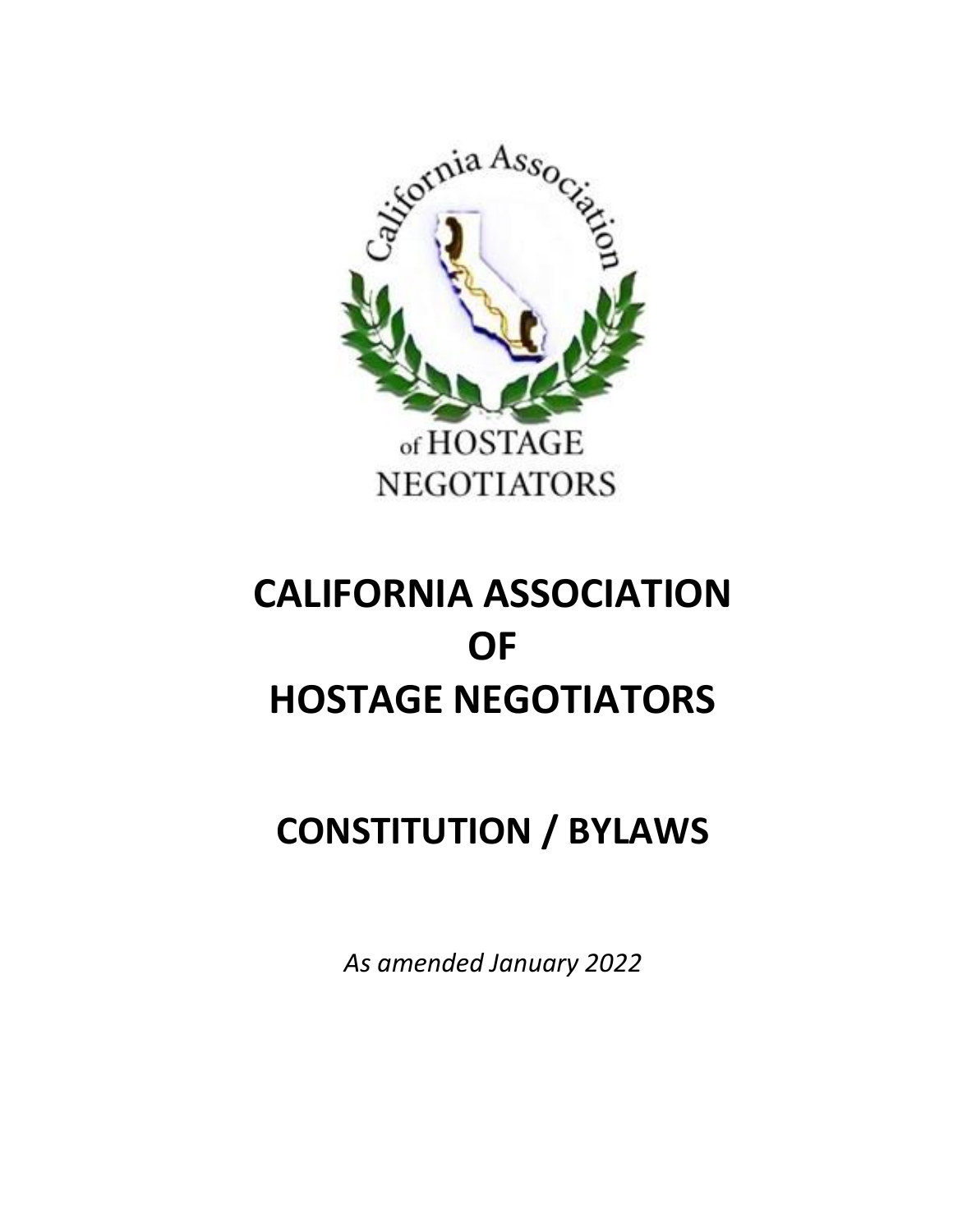#### **CODE OF ETHICS**

As a member of the California Association of Hostage Negotiators, my fundamental duty is to serve mankind, protect the innocent against deception, the weak against oppression or intimidation, and the peaceful against violence or disorder; and to respect the inalienable rights of all men to liberty, equality and justice.

I will keep my private life unsullied as an example to all, maintain courageous calm in face of danger, scorn, and ridicule, develop self-restraint, and to be constantly mindful of the welfare of others. Honest in thought and deed in both my personal and professional official business, I will be exemplary in obeying the laws of my country and the constitution and bylaws of this Association. Whatever I see or hear of a confidential nature or that is confided to me in my official capacity, will be kept ever secret unless revelation is necessary in the performance of my duty.

I will never act officiously or permit personal feelings, prejudices, animosities or friendships influence my decisions. With no compromise for crime and with relentless prosecution of criminals, I will enforce the law courteously and appropriately without fear, malice, or ill will, never employing unnecessary force or violence and never accepting gratuities.

I recognize the badge of my Association as a symbol of faith and I accept it as trust to be held so long as I am true to the ethics of this Association. I will constantly strive to achieve these objectives and ideals, dedicating myself before God to my chosen profession.

*As amended: 4/05*

#### **SECTION I: NAME**

The name of this organization shall be the California Association of Hostage Negotiators (C.A.H.N.).

#### **SECTION II. PURPOSE**

The purpose of this organization shall be to:

- 1. Encourage an exchange of ideas and information within the field of crisis/hostage negotiation, both technical and investigative.
- 2. Foster friendship and cooperation among various members of the Association.
- 3. Stimulate research and the development of new techniques within the field of crisis/hostage negotiations.
- 4. Render financial support for worthy projects.
- 5. Compilation of statistical data of value in the field of crisis/hostage negotiations.
- 6. Endeavor to provide education in the field of hostage negotiation as a phase of public safety.
- 7. Encourage a high level of professional competence among negotiators.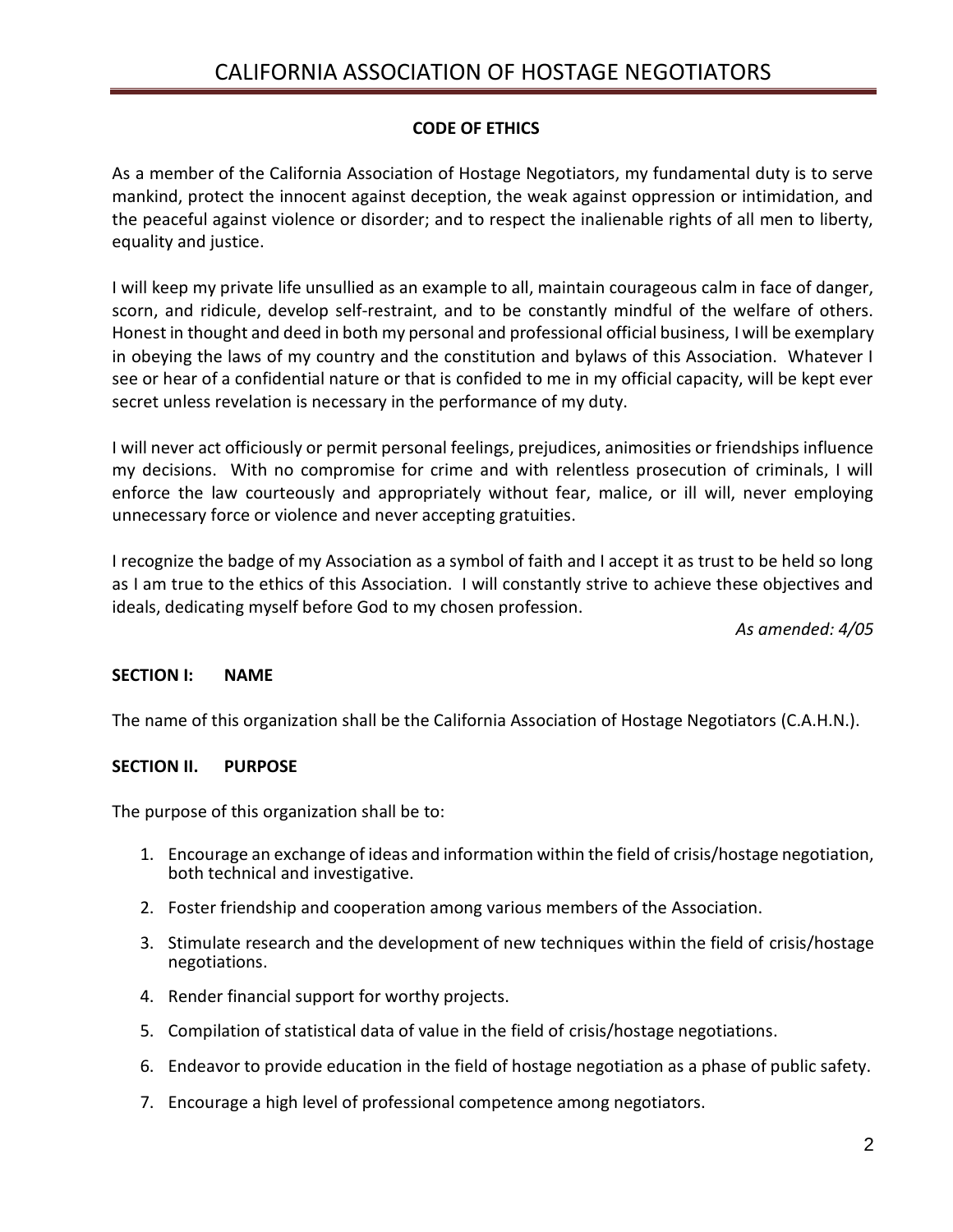- 8. Encourage the use of improved procedures and methods of negotiation.
- 9. Lend assistance whenever possible in formation of training programs.
- 10. Abide by the Code of Ethics.

*As amended: 1/2021*

#### **SECTION III. OBJECTIVES**

To further the objectives stated above, but not in limitation thereof, the Association shall:

- 1. have the power to collect and disseminate statistics and other information.
- 2. to conduct research and investigations.
- 3. to engage in various fund-raising activities.
- 4. to conduct promotional activities, including advertising and publicity, in or by a suitable manner or media.
- 5. hold property as is necessary to accomplish its purposes.
- 6. have the power to do any lawful act reasonably necessary or desirable to carry out its purposes and for protecting the lawful rights and interests of its members or affiliates.

*As amended: 5/06*

#### **SECTION IV. MEMBERSHIP**

- A. There shall be three categories of membership. Application for membership shall be submitted to the Executive Secretary for review, approval, and referral to the appropriate Regional Secretary. Annual dues can be received online, at Regional trainings and through the Executive Secretary and/or Executive Treasurer. Each membership category shall have the following requirements and the membership term will be yearly from July 1st to June 30th. The amount of annual membership dues shall be set by the Board and be equal for both Active and Associate members.
	- 1. **ACTIVE** members shall enjoy all the rights and privileges of membership in the Association, including the right to vote. Active members are:
		- a. full-time sworn peace officers, from within or outside the United States of America; except, however, that no active member employed full-time outside the State of California shall hold office.
		- b. full-time non-sworn officers, examples include community service officers or dispatchers.
		- c. individuals who have an association with law enforcement directly related to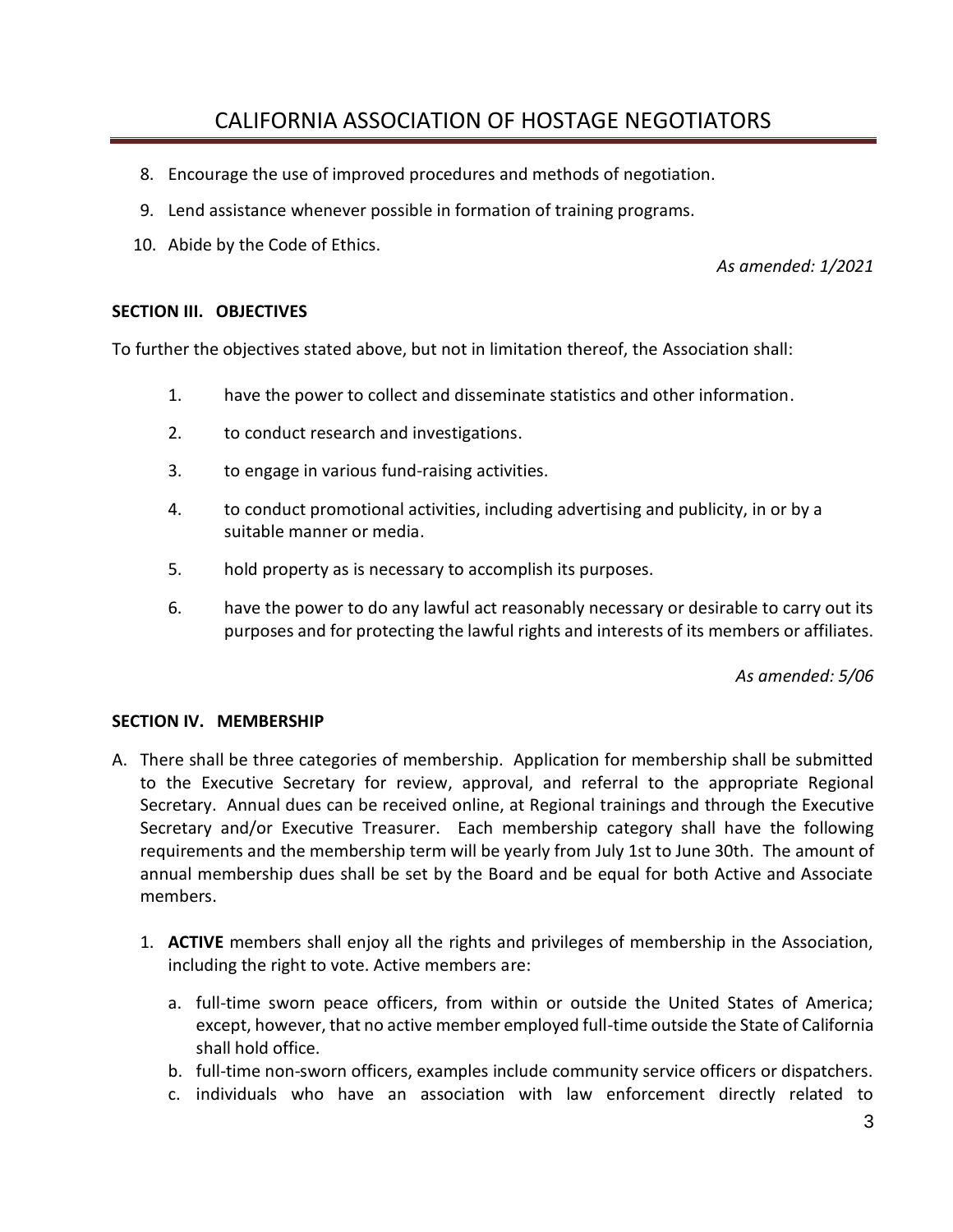crisis/hostage negotiations. The association may be one of consultant, clergy, or contractprovided service(s), or similar. Examples include mental health professionals, or Reserve Peace officers.

- d. individuals who have a professional interest in crisis/hostage negotiations, and their membership will benefit the Association as well as themselves. Examples include retirees who qualified for membership prior to their retirement.
- 2. **ASSOCIATE** members are those individuals who are employees of firms that provide equipment and services to negotiation teams, telephone company liaison to law enforcement, or other technical specialists.

Persons applying for Associate Membership shall submit their application to the Executive Secretary for review, approval or denial, based on criteria as noted above.

Associate members may participate in Association meetings and functions but shall not have the right to vote or hold office and may not attend or participate in meetings and functions in which confidential matters (as determined by the Board) are discussed or presented.

As amended: 1/21

#### 3. **HONORARY LIFE MEMBERSHIPS** are of two types:

The first category are those granted by the Board to those persons, who, in their opinion, have rendered outstanding service to the Association or to the field of Crisis/Hostage Negotiation, or who, by virtue of their contributions to the discipline of crisis/hostage/ negotiation, have been deemed worthy of life membership. Honorary Life Memberships shall be granted only after a thorough evaluation by the Board of the prospective member reveals that such service has been rendered voluntarily, altruistically or without consideration of personal gain.

#### *As amended: 1/21*

The second category is known as the President's Award and will be given only at the discretion of the Board and only to person's who have completed at least two full terms as the Association President and given upon vacating the office of President.

#### *As amended: 1/17*

4. Honorary Life members shall enjoy all the rights and privileges of membership in this Association and are not required to pay annual dues.

*As amended: 1/18*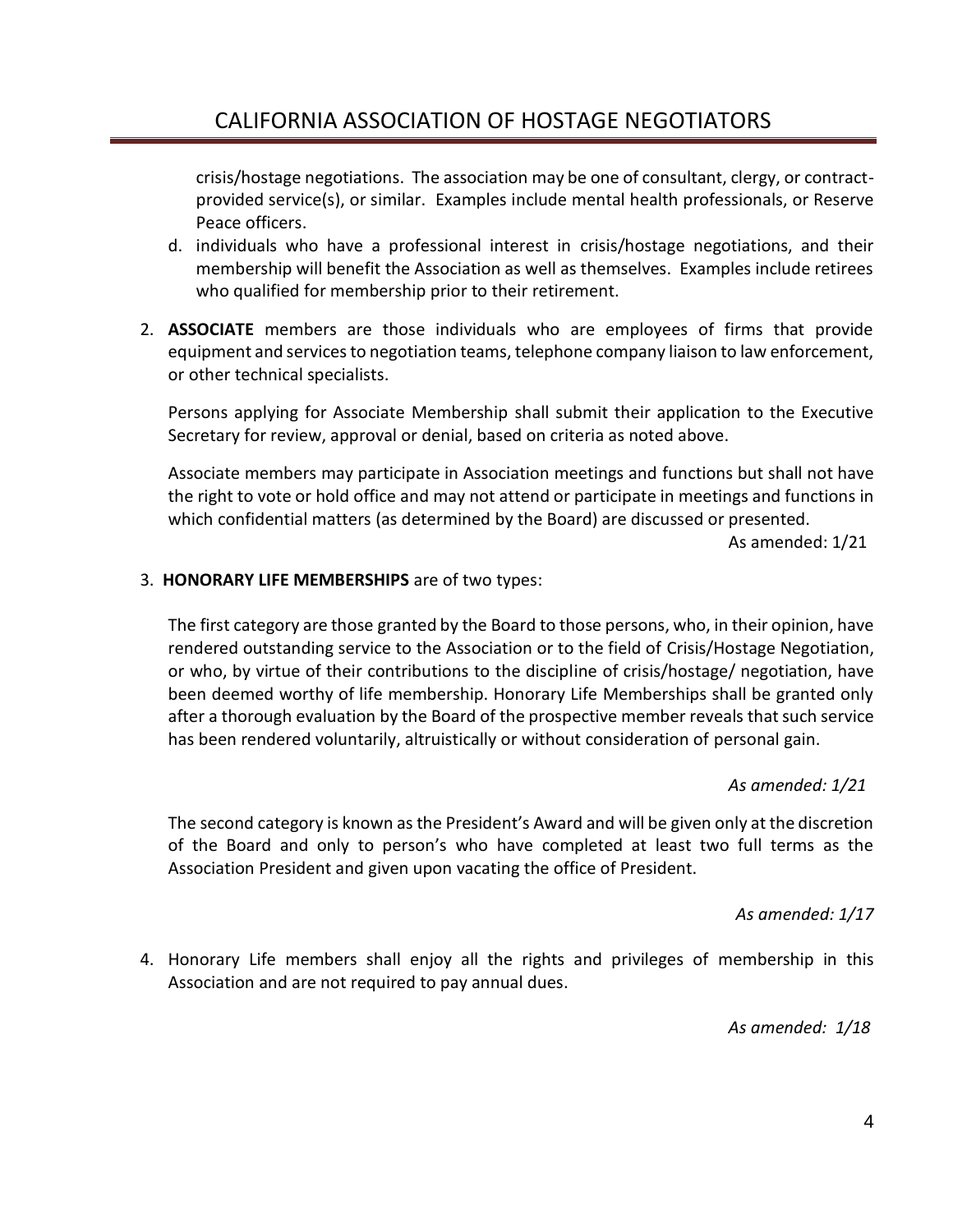#### B. **TERMINATION OF MEMBERSHIP**

1. Termination of membership may be voluntary or involuntary.

Voluntary termination may be affected upon written request of the involved member, directed to the appropriate Regional Board, who will notify the Executive Secretary, so the membership is cancelled through the website.

- 2. Membership may be involuntarily terminated for cause. The causes for initiation of termination may include:
	- a. Unethical conduct
	- b. Conduct detrimental to the welfare of the Association
	- c. Failure to pays dues as specified
	- d. No longer meets membership criteria.
- 3. In order for the Board to consider an involuntary termination for causes a and b as stated above, there shall have been submitted to their Regional Board, a formal letter of complaint signed by at least three (3) current members, which specifically sets forth the reason(s) for which another member's continued membership is being questioned. Causes c and d as stated above may be determined by the Executive Secretary unless unusual circumstances include causes a and or b.
- 4. The Regional Director of the involved member shall ensure that said member is notified of the nature of the complaint, in writing and by certified mail, within ten (10) days of receipt of the complaint. The Regional Director shall also ensure that a current copy of these By-Laws is enclosed. The involved member shall have ten (10) days from the date of receipt of notice to respond if desired.
- 5. The Regional Director of the involved member shall ensure that a written report of investigation, having been conducted by 3 selected members of the Regional Board, is forwarded within sixty (60) days, to the Board. Said report shall include comments, if any, by any member of that same Regional Board.
- 6. Involuntary termination for causes a or b, will be by a two-thirds vote of the Board members after a thorough review of the written report of investigation of the submitted charges. The involved member shall be notified by certified mail within ten (10) days of the vote of the Board, and he/she may submit a written appeal by certified mail within forty-five (45) days of the vote. The termination shall be final if a written appeal is not received during the allotted time. In the event a written appeal is submitted in both a timely and proper manner, the President shall schedule a special meeting of the Board as soon as is practical, to hear from the appellant. During this special meeting, the Board shall allow the appellant to address the Board, shall consider the appeal, and shall make a final decision, again by a vote of two-thirds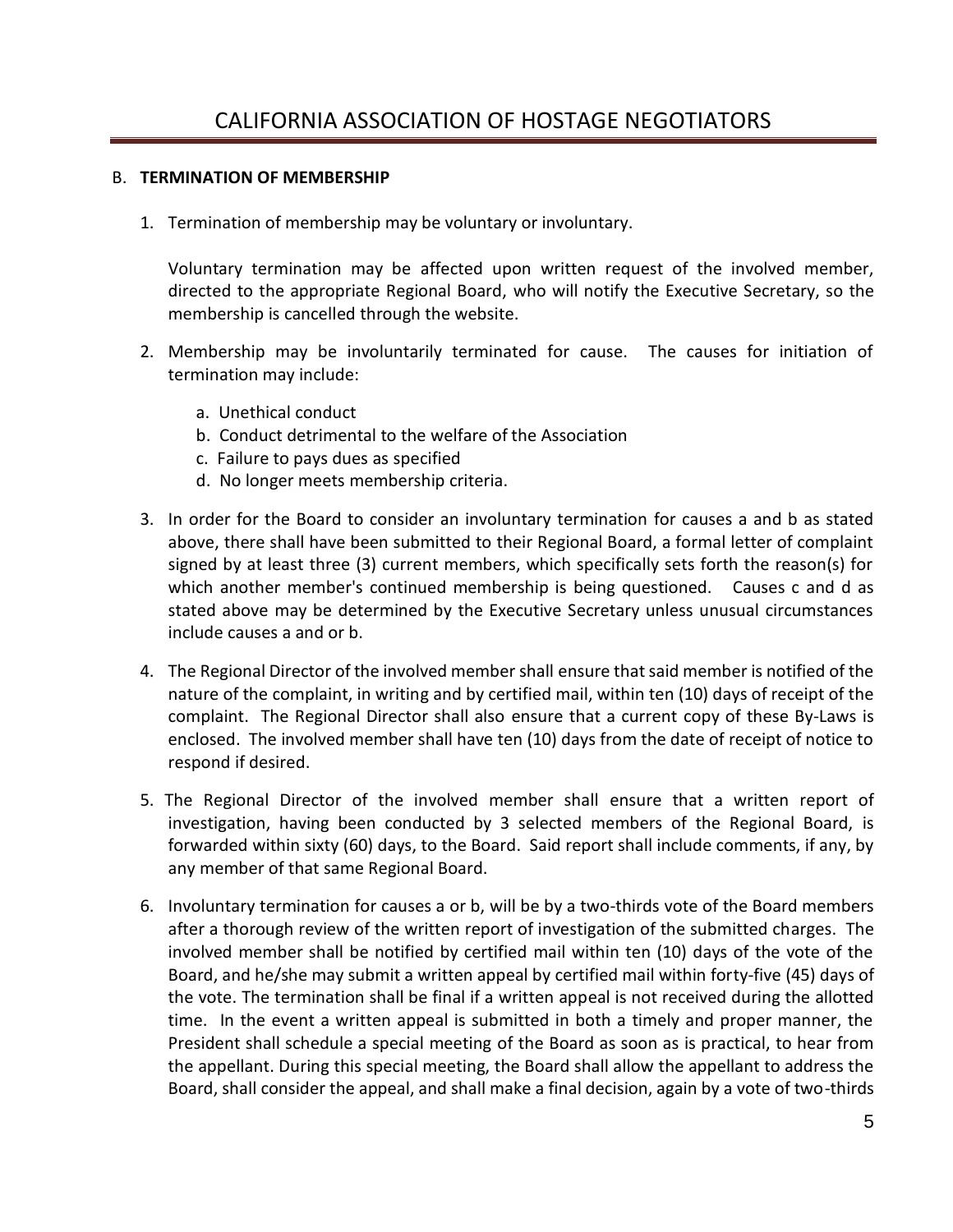to terminate a membership.

7. The Board shall have the power to suspend membership privileges pending the outcome of an investigation, if they deem a risk to the integrity of the Association exists.

*As amended: 1/18*

#### **SECTION V: CONDUCT OF ELECTED OFFICERS**

Elected Officers of the Association consists of 5 Executive Positions and 10 Regional Positions and shall be known as the Board. The 5 Executive Positions are: President, Vice President, Conference Chair, Executive Secretary and Executive Treasurer. The 10 Regional Positions are the Regional Directors (2), Regional Representatives (4), Regional Secretaries (2) and Regional Treasurers (2).

There are two methods in which a Board member may be removed from their position. One is for causes of unethical conduct/conduct detrimental to the Association and the other is for failure to uphold the duties of the office to which they were elected.

A. Causes for removal shall be unethical conduct, conduct detrimental to the welfare of the Association and failure to uphold the duties of the office they hold.

An inquiry into the alleged misconduct of a member of the Board may be instituted by the President, any three members of the Board, or by presentation of a petition containing the signatures of ten (10) or more active members.

- B. When an allegation which would result in removal of an elected officer is made, the President shall notify him/her in writing as to the nature of the allegations. All investigations for removal of an elected officer shall be conducted by no less than three (3) appointees, from the Board, selected by a majority vote of the Board. These appointees may not be a party to the action under investigation. In the event the President is the subject of the investigation, the Vice President shall do the notifications.
- C. The results of the investigation shall be made available to the Board as expeditiously as possible, but no later than sixty (60) calendar days from the date of appointment of investigating appointees. The President/Vice President shall notify the concerned officer(s) of their findings, in writing.
- D. In all cases of substantiation of the allegations against an elected officer, the Board shall afford the affected officer the opportunity to respond to its decision within fifteen (15) days of written notification. The decision shall be final if no written response is received in the allotted time.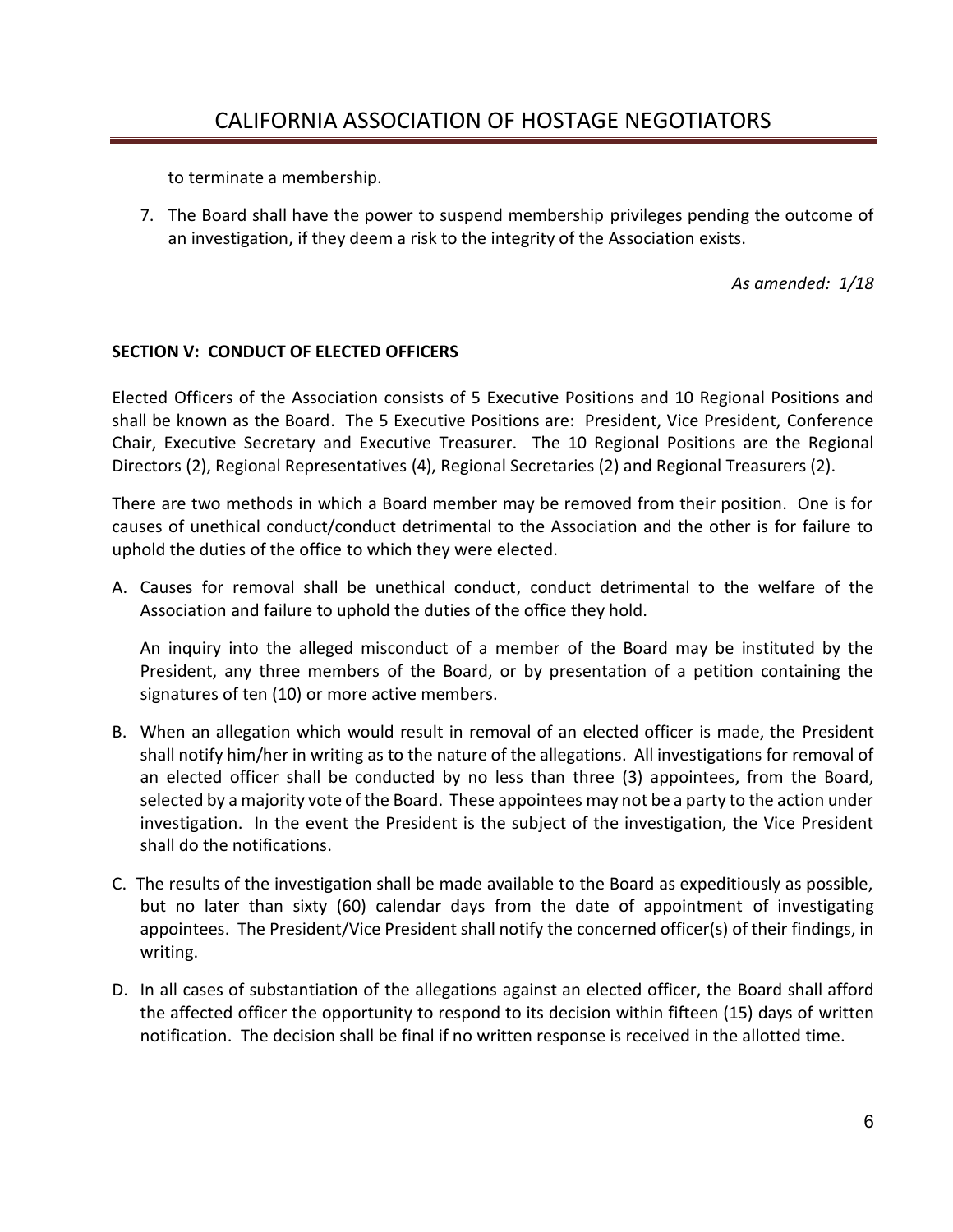- E. In all cases of substantiation of the allegations, the charged officer may be subject to the following action or combination thereof, based on a majority decision of the Board:
	- 1. Censure
	- 2. Removal from the Board
	- 3. Termination of membership

*As amended: 1/2020*

#### **SECTION VI: ORGANIZATION**

- A. The California Association of Hostage Negotiators shall be divided into two regions.
	- 1. The **Northern Region** shall consist of the counties of Monterey, Kings, Tulare and Inyo, and all counties north thereof.
	- 2. The **Southern Region** shall consist of the counties of San Luis Obispo, Kern and San Bernardino, and all counties south thereof.
	- 3. All out-of-State members shall be assigned for administrative purposes to one of the two Regions, at the discretion of the Executive Secretary.

*As amended: 9/06*

#### B. **OFFICERS: GENERAL REQUIREMENTS**

- 1. The officers of the Association shall be active members with a minimum of one year's membership and be or have been active crisis/hostage negotiators, or officially affiliated with a criminal justice agency crisis/hostage team at the time of their election or appointment.
- 2. All officers shall serve terms of two years, with certain terms staggered, as set forth elsewhere in these By Laws, so as to promote continuity of experience.
- **C. OFFICERS: TERM LIMITS.** To promote the greatest level of involvement from the membership, officers of the association shall be limited to the number of terms they may serve in office.
	- 1. Effective with the first election cycle in 2016, members of the Board shall serve no more than (3) three consecutive terms in the same position.
		- a. In the event there are no candidates drawn from the nomination process, the President may nominate a member to serve in the unfilled position, with the concurrence of the Board. This nomination may include the termed-out officer if no other member expresses interest.
		- b. Once termed out, an officer may not run for the same position they were limited out of until one full term has passed. After that, limits are reset. Term limits are not lifetime limits on service and are position specific. For example, a termed-out vice-president may serve three terms as president.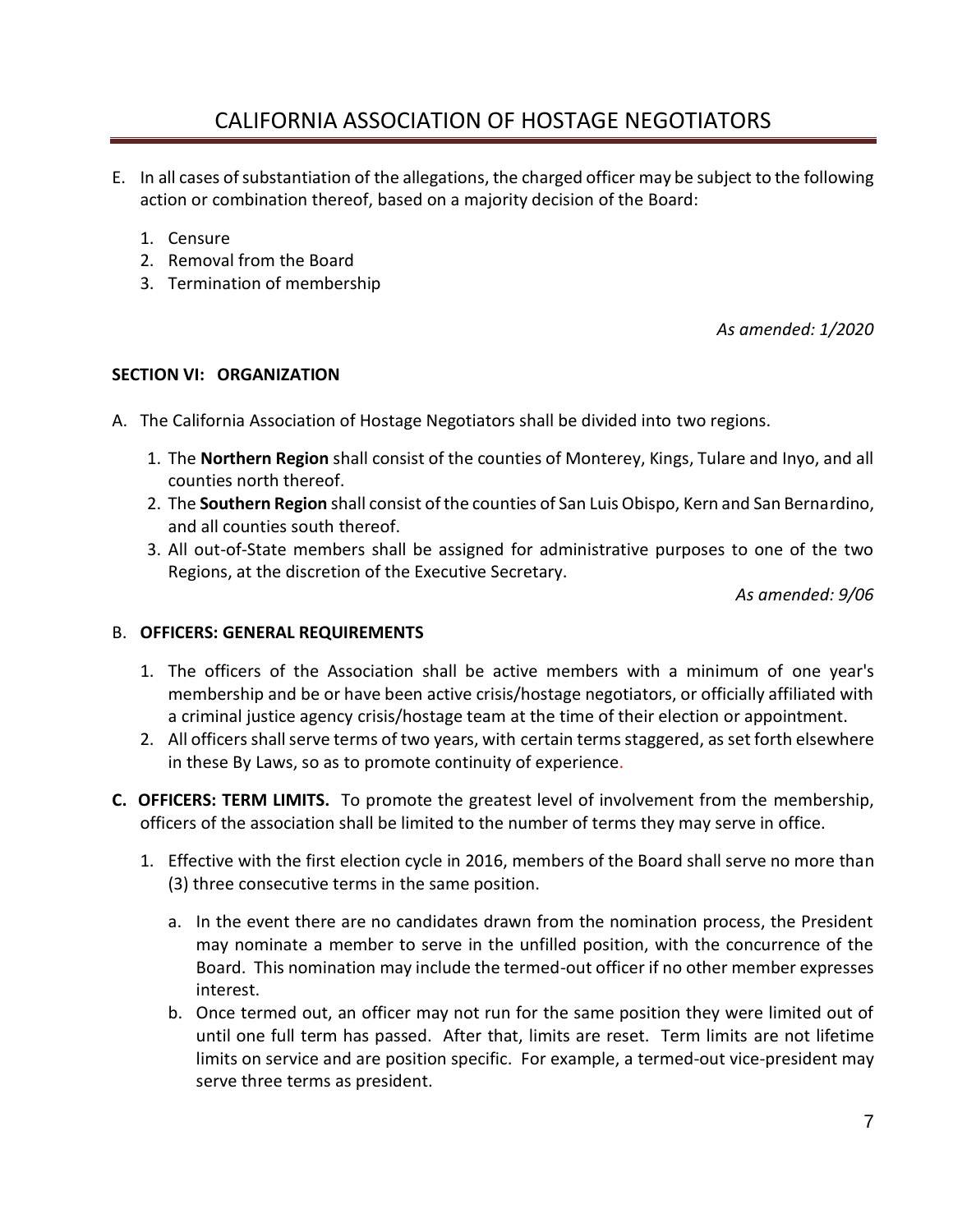c. Terms served prior to the adoption of this policy shall not be counted against the limits.

*As amended: 6/15*

- D. **OFFICERS: BOARD** The Board shall consist of the following fifteen persons, whose terms of office shall be of two years' duration:
	- 1. **President**, who shall be elected in **even-numbered** years.
	- 2. **Vice President**, who shall be elected in **odd-numbered** years.
	- 3. **Conference Chair**, who shall be elected in **even-numbered** years.
	- 4. **Executive Secretary**, who shall be elected in **odd-numbered** years.
	- 5. **Executive Treasurer**, who shall be elected in **odd-numbered** years commencing in the 2019 elections.
	- 6. **One Northern and one Southern Region Representative**, each of whom shall be elected in **even-numbered** years.
	- 7. **One Northern and one Southern Region Representative**, each of whom shall be elected in **odd-numbered** years.
	- 8. **Northern Region Director**, who shall be elected in **odd-numbered** years, commencing with the 2019 elections.
	- 9. **Southern Region Director**, who shall be elected in **even-numbered** years.
	- 10. **Regional Secretaries** elected in **even-numbered** years.
	- 11. **Regional Treasurers** elected in **odd-numbered** years.

#### *As amended: 1/19*

E. For the offices of President, Vice President, and Conference Chair, the prospective candidate must have prior CAHN Board experience. If the prospective candidate has prior experience on a police related board, similar to that of CAHN, this requirement may be waived, at the discretion of the current President (Vice President in the case of a candidate for President), with the concurrence of the Board.

#### *As amended: 1/2020*

F**.** For the regional office of Northern and Southern Region Director, the prospective candidate must have prior Regional board experience. If the prospective candidate has prior experience on a police related board, similar to that of CAHN, this requirement may be waived, at the discretion of the current President, with the concurrence of the Board.

#### *As amended: 1/2020*

- G. In the event there is a vacancy of any Board position, the remainder of the unexpired term shall be filled as follows:
	- 1. by the Director of the affected Region, if the office is the Regional Secretary or Treasurer and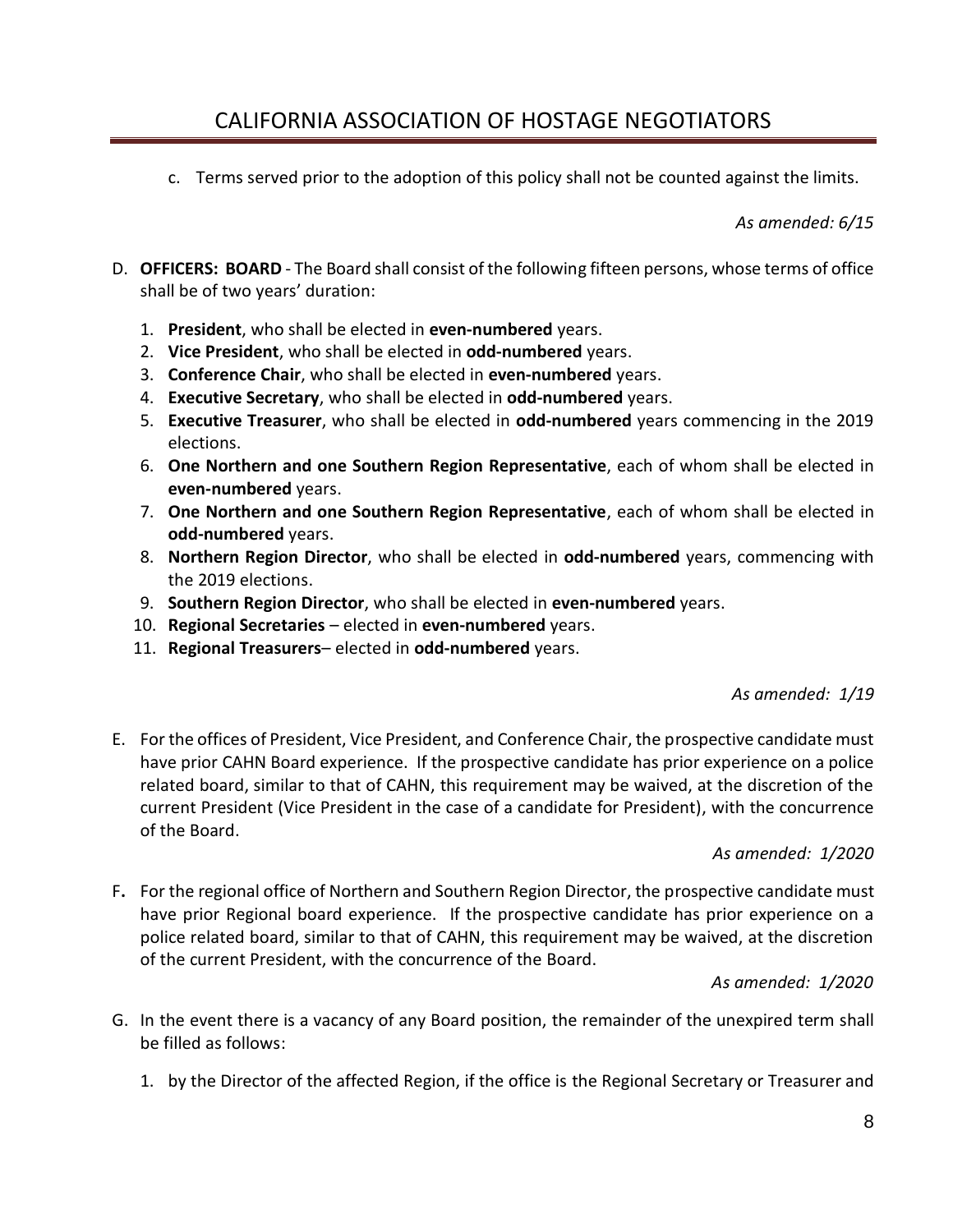with approval of their Regional Board.

- 2. by the Board, if the office is that of Vice President, Conference Chair, Executive Secretary, Executive Treasurer or Regional Director with nominations from the President and approved by the Board. For Region Representatives, nominations shall come from the Board members of the affected Region.
- 3. In the event the vacant position is that of President, the Vice President shall become the Acting President. The Acting President shall nominate a temporary replacement for Vice President to act in their place until the current President's term expires. This nominee must be approved by the Board. Upon expiration of the term, the Acting President shall return to their Vice President position.

#### *As amended: 1/18*

H**.** The Board shall hold meetings at such regular times and upon such calls as it may specify. A quorum at any meeting shall consist of not less than ten (10) Board members. Between meetings of the Board, Board members will perform their specific duties and functions. Some functions or duties may be performed by others as the Board may designate.

#### *As amended: 1/19*

- 1. In cases where action by the Board is necessary outside a regularly scheduled meeting, the President or designee may initiate board action by requesting an electronic vote of the Board to be conducted by the Executive Secretary. Each electronic vote contains two parts:
	- a) 2/3s of all Board members must vote affirmatively to consider the motion electronically. The motion must include a statement why action was taken. If approved:
	- b) 2/3s of all Board members must vote yes or no on the proposal. Majority votes will prevail.

The secretary shall record the vote and shall read the motion into the minutes into the next regularly scheduled board meeting.

#### *As amended: 1/22*

2. In the event of governmental restrictions prohibiting in-person gatherings, such as the 2020 Pandemic, alternative virtual meetings are approved to ensure association business is completed in a timely manner. Meetings will be conducted either fully virtual or fully inperson as a whole board, not a combination thereof.

#### *As amended: 1/2*

I. The Board may, at its discretion, select an Administrative Coordinator, who shall serve at the pleasure of the Board, and shall be responsible to the Board for the administration of Association business.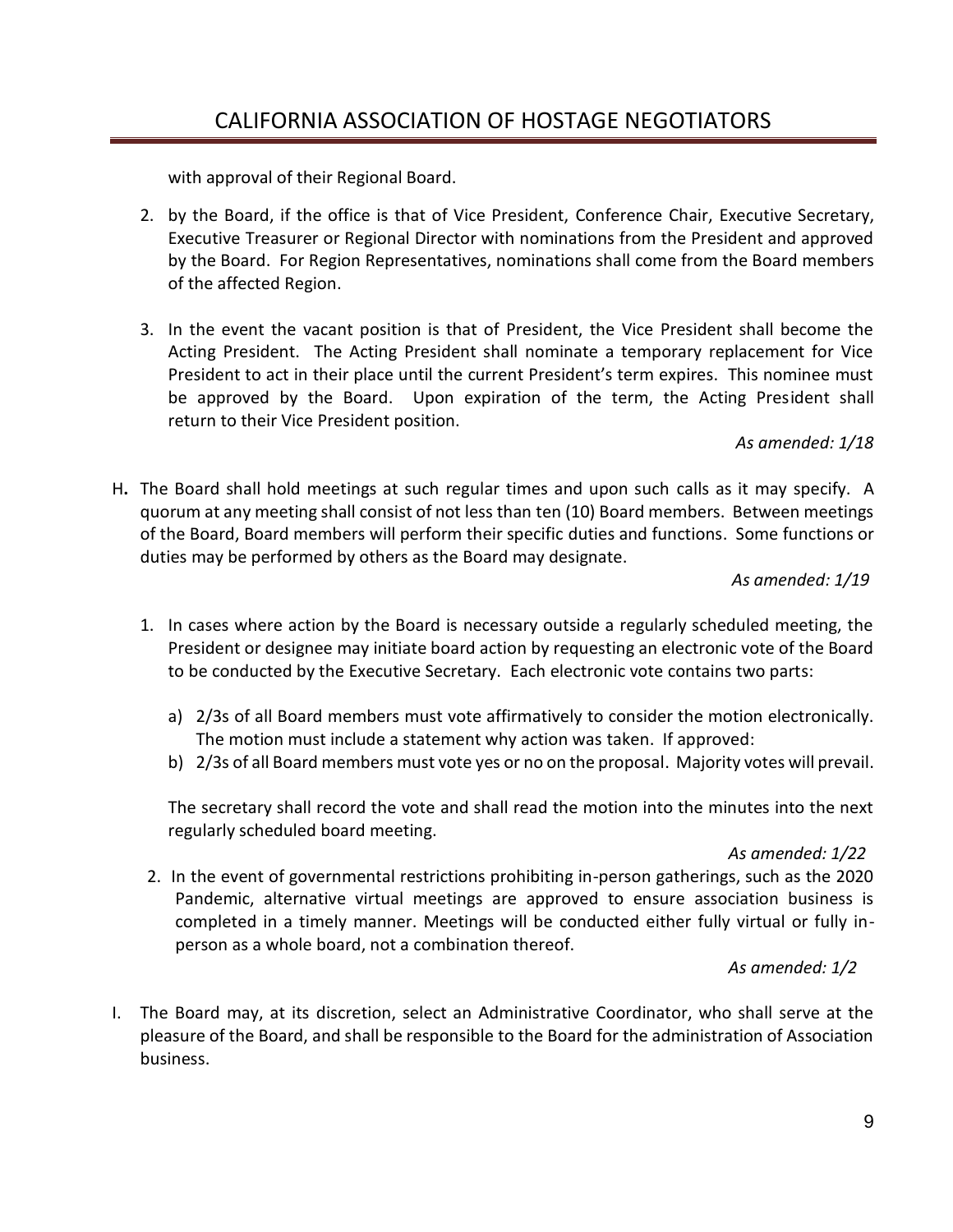- 1. Said Administrative Coordinator shall not be a member of the Board but shall be present for and participate in all business conducted by the Board, other than any personnel matters handled by the Board which pertain to the conduct and/or performance evaluation of said Administrative Coordinator.
- 2. The duties of the Administrative Coordinator may include:
	- a. liaison with investment advisor and account managers.
	- b. maintenance and oversight of any insurance policies the Board determines are desired.
	- c. maintenance of membership records, annual renewal procedures, and related liaison with the Executive and Regional secretaries.
	- d. functioning of the Association central mail repository, handling and distribution of written communications immediately upon receipt.
	- e. inventory of all Association equipment.
	- f. oversight of the Association website.
	- g. scheduling, coordinating, and facilitating arrangements for required Board meetings; (and other meetings as may be required by the Board.)
	- h. other duties by mutual agreement, as negotiated by the Board.

*As amended: 1/13*

- 3. The Administrative Coordinator shall be compensated for said services as set forth by contractual agreement between the Board, and the Administrative Coordinator, functioning as an independent contractor, and not as an employee of the Association. Such compensation shall be in addition to all business expenses, such as printing, postage, and necessary supplies. Likewise, the Association shall cover travel expenses for the Administrative Coordinator, as it does for Board members, for the performance of Association business; no travel expenses shall be incurred by the Administrative Coordinator however, without the express prior approval of the President of the Association. All expenses shall be submitted via the Expense Reimbursement form to the Executive Treasurer.
- 4. The Administrative Coordinator shall serve at the will of the Board, subject to termination with or without cause upon receipt of proper written notice.

As amended: 1/21

#### **SECTION VII: ELECTIONS**

Proper electoral procedures are an essential function of CAHN. Elections per the schedule noted in Section VI, D, will be conducted regionally for regional positions and membership wide for Executive positions. All elections will be conducted by electronic balloting.

The Regional Officers and Regional Representatives to the Board, consistent with Section VI. D. above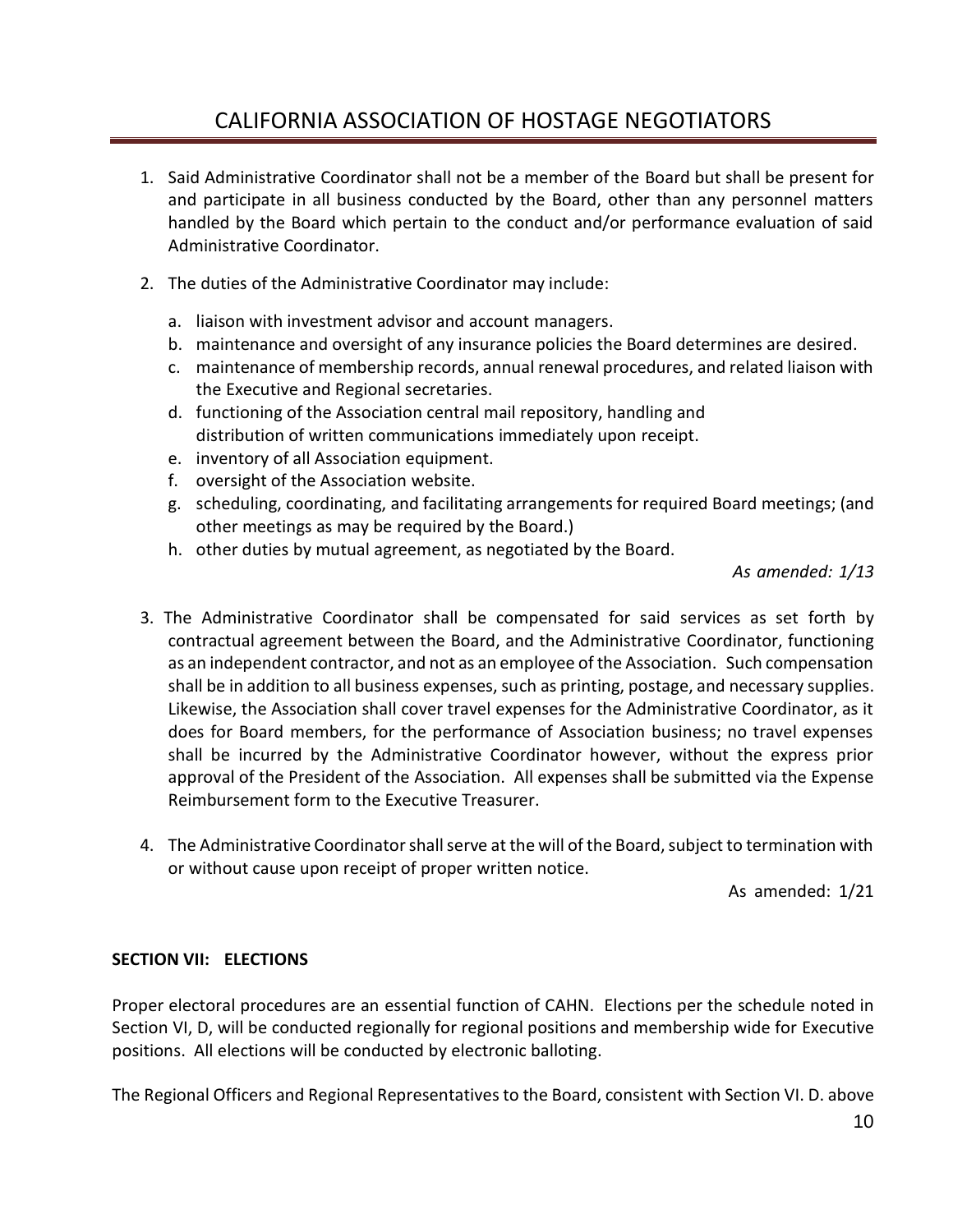are to be elected by their respective Regions, during the last two weeks of the Board approved election cycle. (beginning on the appropriate Monday).

A. At the last Regional Training Meeting prior to the conclusion of elections, all candidates, will be given an opportunity to outline his/her qualifications and desires to hold office. In case a candidate cannot attend this meeting, a representative of his/her choice may speak on that candidate's behalf. Candidates may also elect to present their qualifications and desires at the Annual Conference with prior notification to the Executive Secretary. Notification shall be received no later than two (2) weeks prior to the start of the Conference.

 *As amended: 1/21*

- B. State and Regional Nominations:
	- 1. Members interested in serving in a board positions must be nominated, and accept their nomination, no later than four weeks prior to the election cycle. Nominations will be solicited at regional training sessions and by email and the CAHN newsletter. Members may be nominated at a regional training or by submitting via email to the Executive Secretary or the Executive Treasurer if the Executive Secretary is running opposed. If both the Executive Secretary and Executive Treasurer are running opposed, nominations shall be submitted via email to the President. All nominees must indicate they are willing and able to serve. Members may nominate themselves.

*As amended: 1/19*

- 2. If there is only one qualified candidate for an office, an election will not be required. An announcement of the newly elected person will be sufficient and made at the time election results are announced.
- 3. Nominees may provide a biography regarding the office for which they are running. This biography will be posted on the CAHN website for no less than a two-week period at the beginning of the Board approved election cycle.

*As amended: 1/18*

- C. Voting:
	- 1. Voting will be conducted electronically in the following manner:
		- a. All current CAHN members have the ability to access the website and review biographies and statements of the nominees.
		- b. Each current CAHN member will be allowed to submit one vote per position up for election. Members may only vote for a candidate of a regional position in their own region. They will submit their votes electronically as instructed by the Executive Secretary or the Executive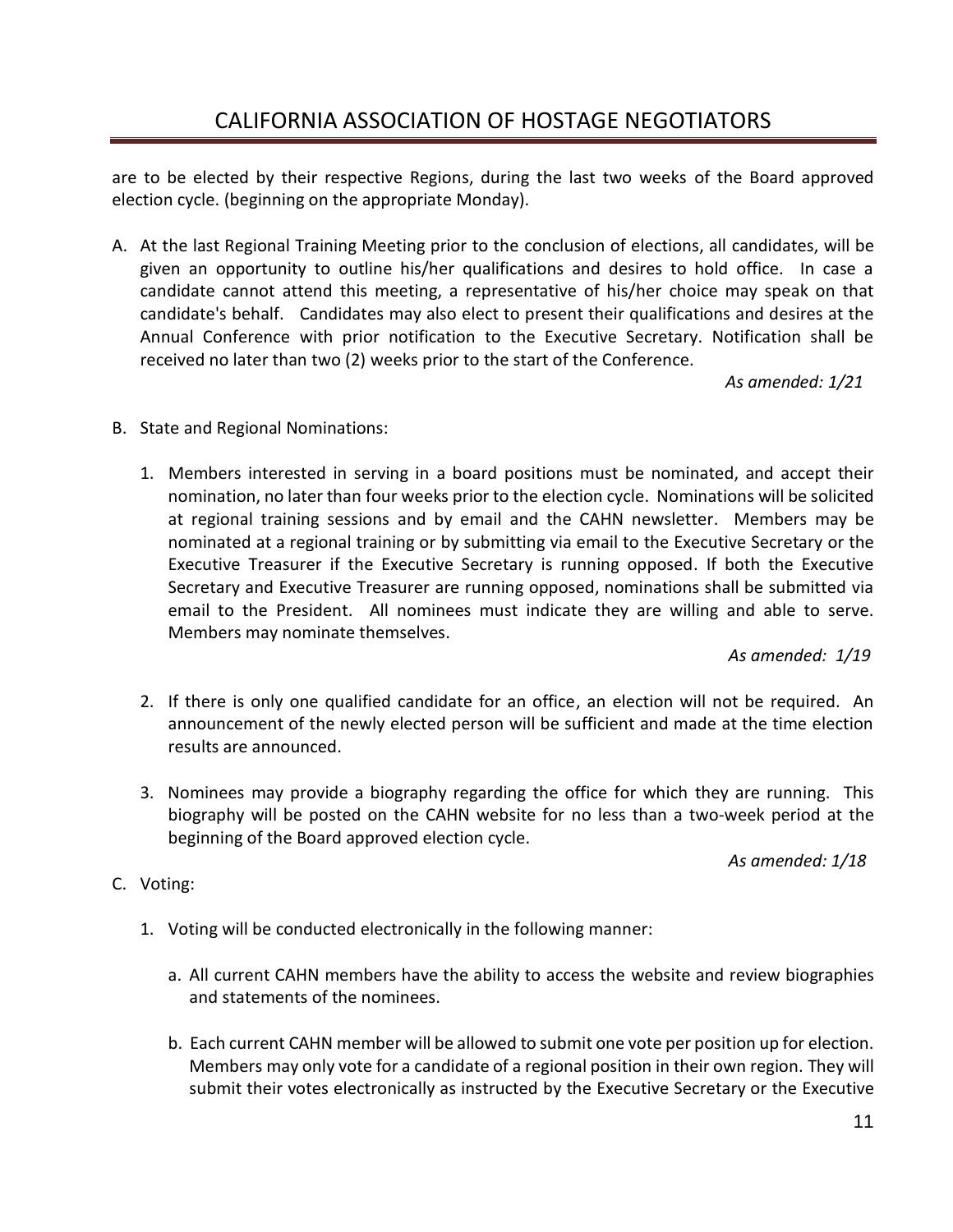Treasurer who will facilitate the association elections if the Executive Secretary is a candidate in a contested election. The President shall facilitate the elections if both the Executive Secretary and Executive Treasurer are running opposed.

*As amended: 1/21*

- c.CAHN will outline electronic voting procedures and may allow for alternate voting methods on a case-by-case basis.
- d. In the event of a tie, a one week run off election will be held.

*As amended: 1/22*

- 2. Elections are based on simple majority voting system.
- 3. The elections shall be concluded no later than two weeks prior to the start of the term (January  $1<sup>st</sup>$  each year).
- 4. The results of the elections will be announced at the conclusion of the elections by email to the membership and posted on the CAHN website. All officers elected will assume their offices on January 1st.

*As amended: 1/18*

#### **SECTION VIII: DUTIES OF EXECUTIVE / REGIONAL OFFICERS**

A. The **PRESIDENT** shall coordinate and manage the organization. The President shall exercise powers not specifically excluded in the Constitution/By Laws and Policy Manual and By-Laws. The President shall be the spokesperson for this organization and shall preside at the business meetings and the Annual Training Conference. The President will make parliamentary decisions and shall place all matters on the agenda as required by the By-Laws. The President will assist with voting issues when the Vice President is a candidate in a contested election. The President shall be co-owner of the bank and investment accounts along with Executive Treasurer. The President shall be the hotel liaison/meeting planner for Board meetings and the Annual Training Conference; Hotel Liaison includes selecting location/lodging for the meetings. The President shall present proposed Conference sites to the Board for review and approval. Proposed Conference sites should be reviewed and approved 2 years in advance in order to ensure we get the dates preferred for the Conference starting, with the 2020 Conference site. Dates preferred are the last full week in September, starting on a Sunday. Dates can fluctuate one week before or one week after. The President shall facilitate the elections if both the Executive Secretary and Executive Treasurer are running opposed.

The President shall only vote on CAHN business issues in the case of a tie.

 *As amended: 1/19*

B. The **VICE-PRESIDENT** shall act for the President in his/her absence or in any disciplinary action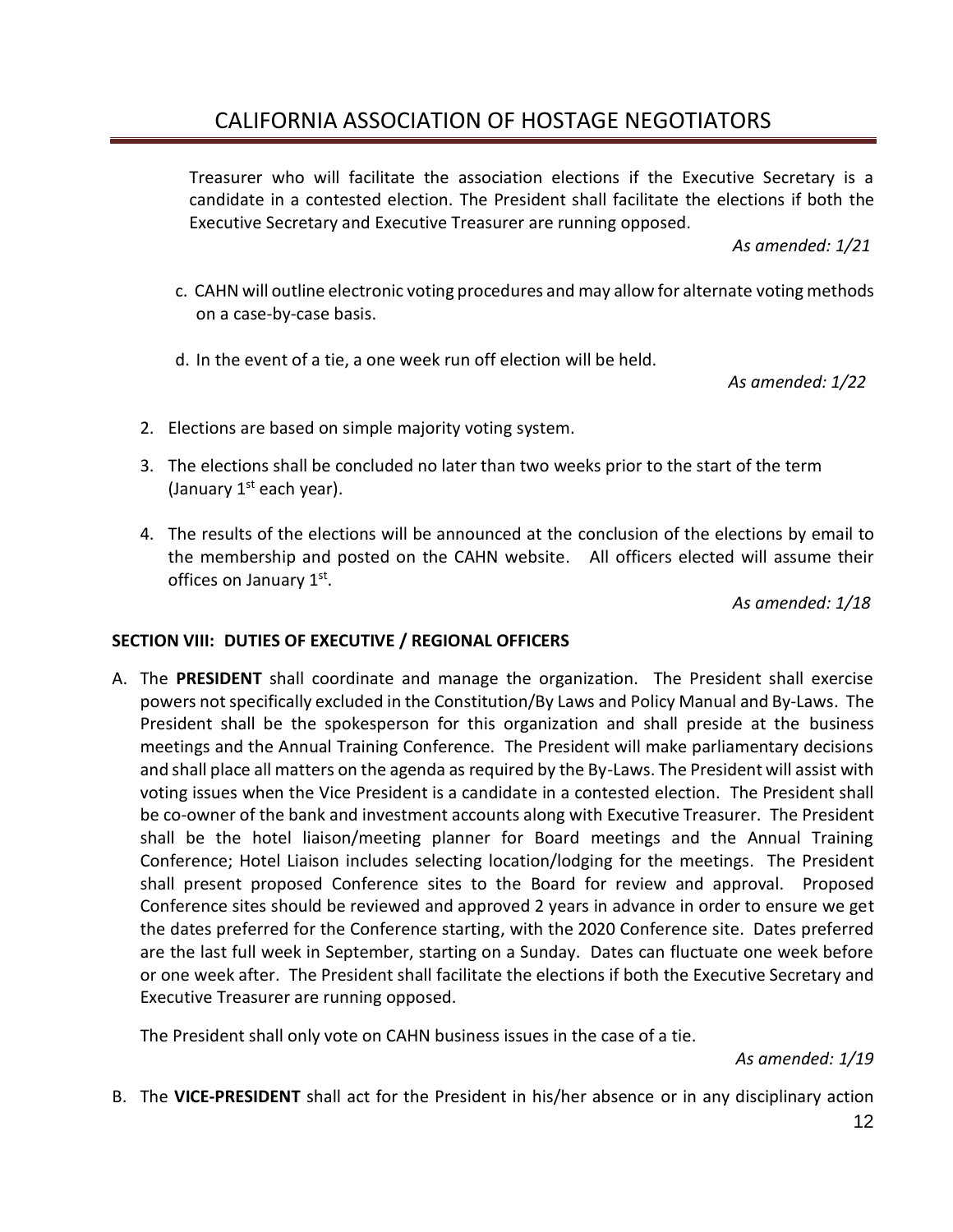where the President is involved. If the Vice-President should succeed the President, he/she will complete the unexpired term. The Vice President shall also be responsible for:

- 1. Chairing and coordinating membership drives of this Association and working directly with the Regional Representatives on membership issues.
- 2. Voting issues (unless a candidate in a contested election).
- 3. Co-responsibilities for all aspects of the Annual Training Conference
- 4. Co-responsibility for social media accounts

#### *As amended: 1/18*

C. The **CONFERENCE CHAIR** will be the Chairperson of the Annual Training Conference and shall coordinate all aspects of preparation and presentation of the conference with the assistance of the Vice President. Proposed Conference specifics (i.e.: logo, merchandise, giveaways, registration materials) shall be submitted to the Board for review, input and finalization based on majority consensus. This can be accomplished via email and does not have to wait for a Board Meeting. In any case, the above listed specifics are to be finalized no later than the end of the June Conference Committee meeting.

The Conference Chair, in conjunction with the Executive Treasurer, shall prepare and submit for Board approval at the January Board meeting, a proposed budget for the Annual Training Conference. This proposal will be broken down into categories logically anticipated. At a minimum, the proposal should include the categories of: Hotel expenses and Administrative costs.

All CAHN Board Members have an expressed collateral duty to assist in the execution of the Annual Training Conference. Specific tasks may be assigned to various board members prior to and during the conference.

#### *As amended: 1/21*

- D.The **EXECUTIVE SECRETARY** has a multitude of duties to include computer functions, website functions and general office functions. Duties include but are not limited to:
	- 1. takes and distributes minutes of all board meetings as well as any electronic voting conducted
	- 2. maintains the current Association records
	- 3. receives all membership applications and maintains the official mailing roster of the membership using Excel spreadsheets
	- 4. maintain the CAHN Website including:
		- a. membership database
		- b. conference registrations, schedule and evaluations
		- c. updating and keeping current, website content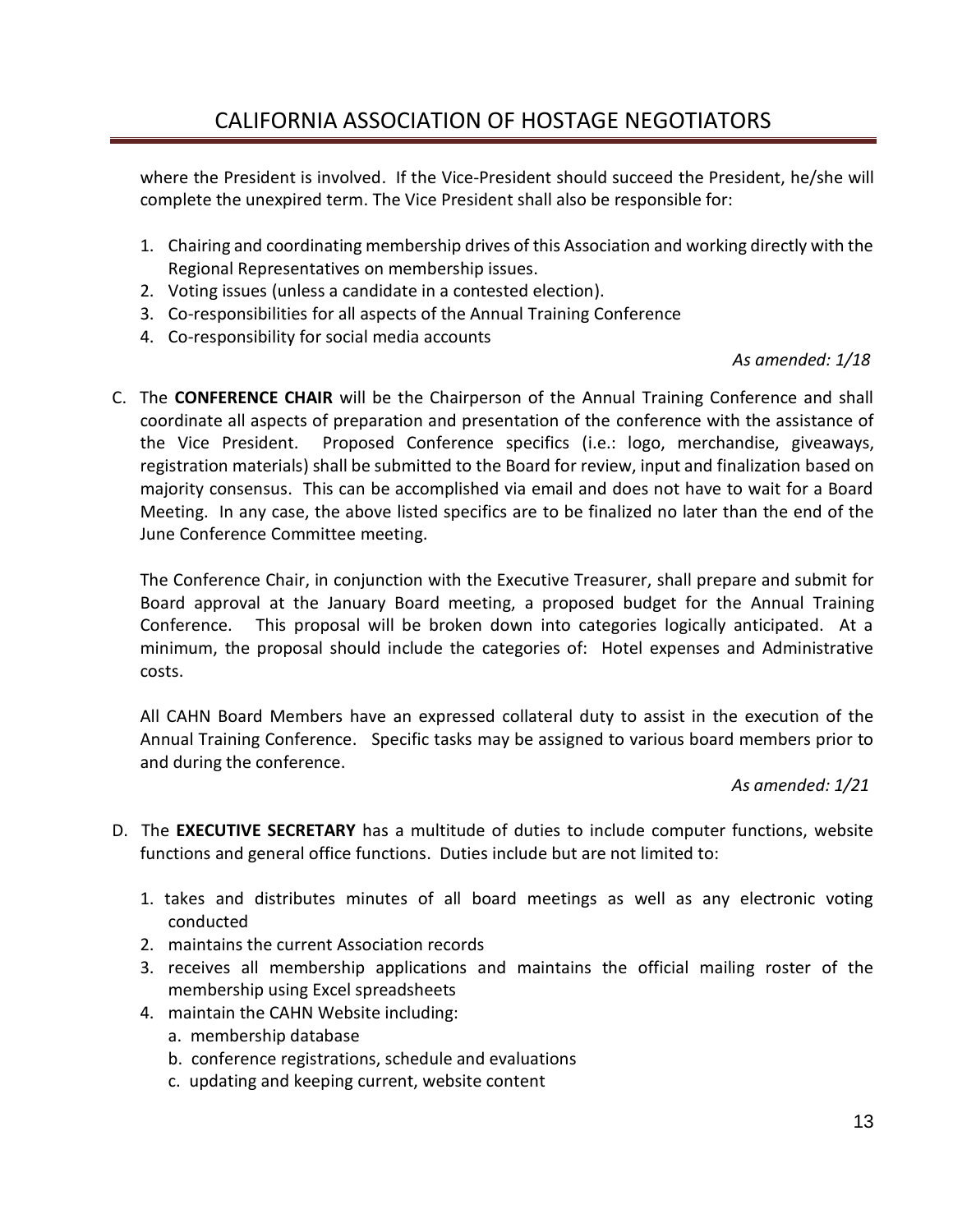- d. preparing conference flyer and updating as needed
- e. conference correspondence
- f. prepping regional training flyers for posting
- g. posting conference and regional training information to include flyers
- h. maintain Board CAHN email accounts, updated as necessary
- 5. Newsletter editor and publisher
- 6. Prepares Board Meeting agendas for meetings of the entire CAHN Board
- 7. Facilitates electronic voting between Board meetings when necessary
- 8. Handles Association Correspondence
- 9. Maintains Association Social Media (Twitter, Facebook, etc.)
- 10. Membership card printing and associated database
- 11. By-Laws assembly, distribution, annual review and updates as necessary
- 12. Official Policy Manual assembly, distribution, annual review and updates as necessary
- 13. Present a proposed election cycle no later than the end of June.
- 14. Provide Regional Secretaries with current regional membership roster prior to each regional training
- 15. Provide Regional Secretaries with any assistance needed
- 16. Will facilitate the ratification of the By-Laws as outlined in Section XI and will notify the membership appropriately.

*As amended 1/2020*

E. The **EXECUTIVE TREASURER** shall submit a written financial report to the Board at all business meetings of the Board and at the Annual Training Conference. The Executive Treasurer shall be responsible for providing the Association CPA with all required information necessary to prepare Federal and State filings and for the actual filing of all paperwork as directed by the CPA. The Executive Treasurer will facilitate the association elections if the Executive Secretary is a candidate in a contested election. The Executive Treasurer shall be co-owner of the bank and investment accounts along with President.

The Executive Treasurer is also responsible for:

- 1. In conjunction with the Conference Chair, prepare the conference budget for submission and approval at the January board meeting.
- 2. The securing of appropriate liability insurance for all Association officers and training functions;
- 3. Inventory of all Association equipment (past and present).
- 4. Payment for the post office box timely so as to ensure it is not cancelled or closed.
- 5. Having available for review at the Annual Training Conference, the most current tax returns.
- 6. The transfer of funds from the State Account to the respective regions to ensure adequate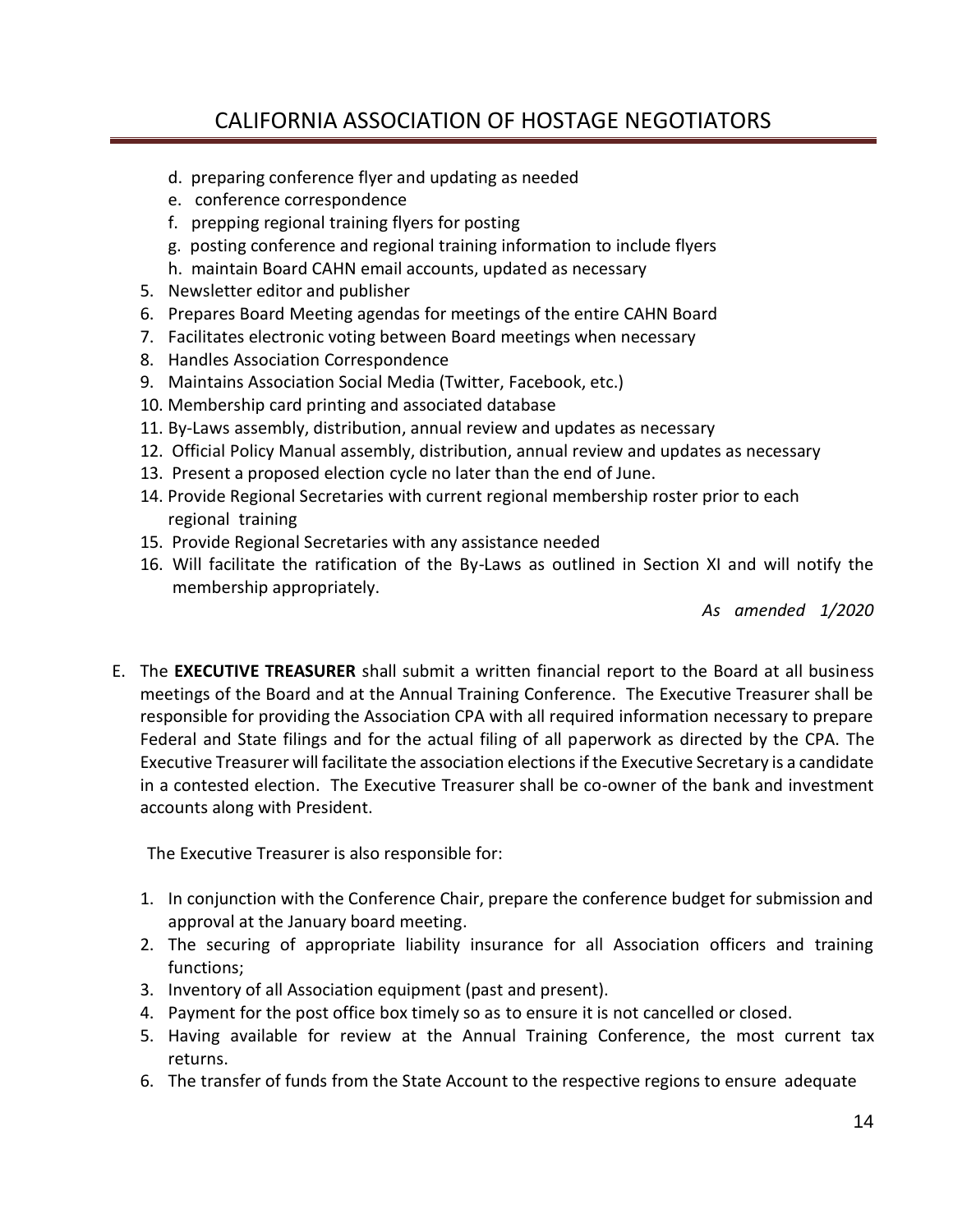training funds are available.

- 7. For obtaining and maintaining the Association Post Office Box. Mail is to be retrieved routinely (no less than every two weeks) and distributed as necessary. During Conference time, the Post Office Box is to be checked more frequently to ensure funds for registrations are deposited in a timely manner.
- 8. Conference Registrations and Membership invoicing for agencies as requested.
- 9. Process bulk conference registrations and memberships as requested to include the sending of receipts to the agency and the Executive Secretary.
- 10. Liaison with board members regarding travel for Board meetings.
- 11. Assist the President with hotel liaison functions.
- 12. In conjunction with the President, shall review proposed contracts for the Annual Training Conference prior to the signing of the contract.

#### *As amended: 1/21*

F. The **REGIONAL DIRECTOR** shall manage and coordinate all activities for that region. This director will develop a training program with the assistance of the Regional Representatives for members of that region and shall preside at the business meetings of that region. The director will make all parliamentary decisions for their respective region. The Regional Director shall attend all Board meetings and provide regional reports to the Board.

#### *As amended: 1/2020*

G. The **REGIONAL REPRESENTATIVES** will assist the Regional officers in the training programs and membership activities of their respective regions. Regional Representatives are responsible for obtaining presenters for their respective region trainings, in coordination with the regional director. They are required to assist in any onsite duties during the training day as well as needed preparation prior to.

#### *As amended: 1/2020*

H. The **REGIONAL SECRETARIES** shall record the minutes of the regional meetings and maintain the regional records. He/she will distribute copies of the minutes of the Regional Board and business meetings. He/she will maintain a roster indicating the most recent status of membership and make this roster available to other Regional Board Members as requested.

#### *As amended: 6/15*

I. The **REGIONAL TREASURERS** shall collect all monies due to the regional treasury and make disbursements only when authorized by the regional board. The treasurer will keep a voucher file to justify all receipts and payments and will present a written report at all regional business meetings. Regional Treasurers will submit to the Executive Treasurer, a quarterly report of income and expenses utilizing the report form provided to them.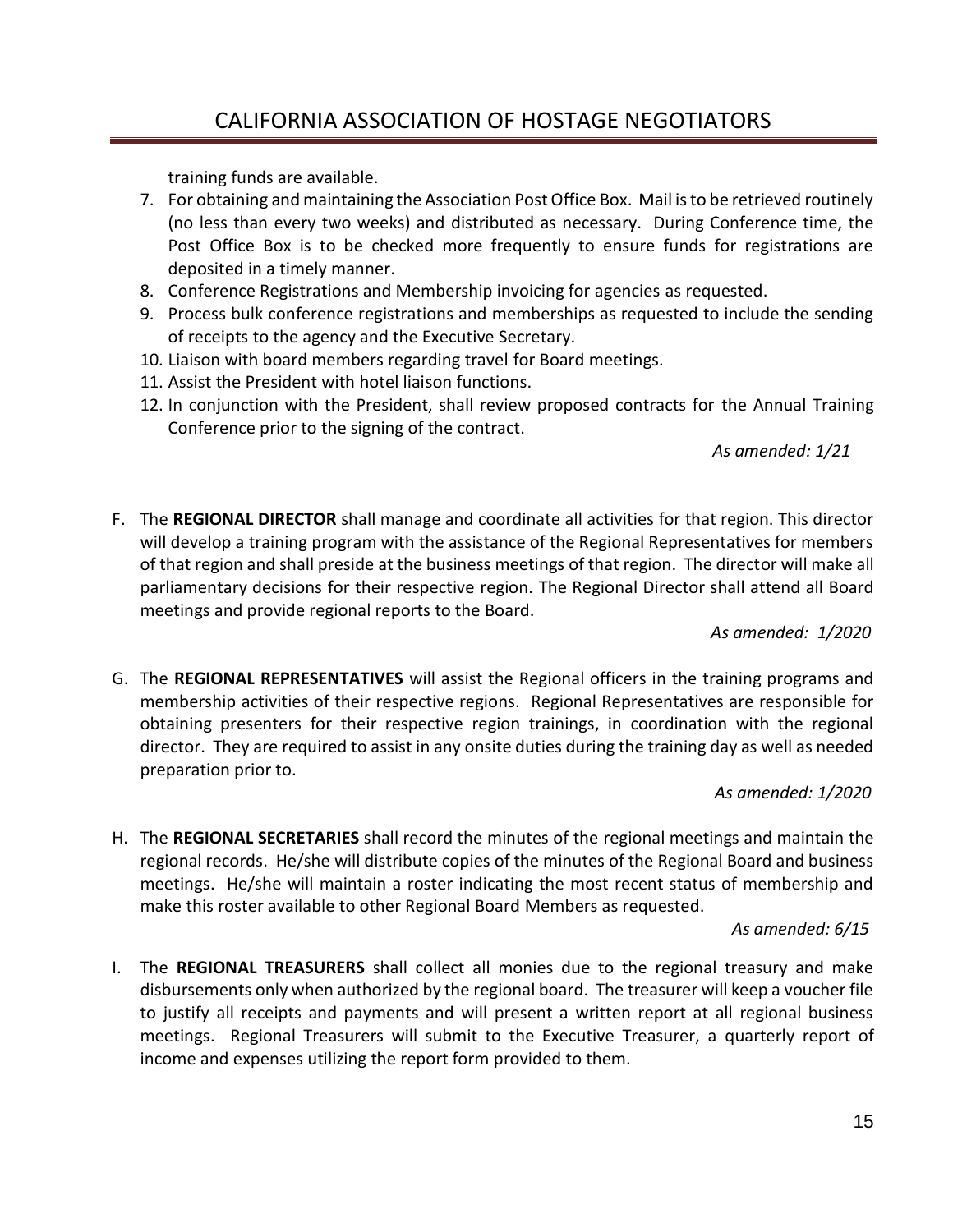Any outgoing treasurer shall insure all documentation and information required for that tax year is provided in an organized manner to the new treasurer.

*As amended: 1/21*

- J. All Board members are required to assist in the onsite duties of the Annual Training Conference. *As amended: 1/19*
- K. **COMMITTEE CHAIRS** appointed by the President, sit at the pleasure of the President. Persons removed from committee assignments by the President may appeal to the Board.

*As amended: 1/17*

#### **SECTION IX: FINANCES**

- A. The finances of the Association shall be the responsibility of the Board. The Executive Treasurer shall be responsible for a full accounting of all monies to the Board. The Regional Treasurers shall be responsible for a full accounting of all monies to the Executive Treasurer.
- B. The source of monies is defined as follows:
	- 1. The state treasury will receive the membership fees, renewal dues and Conference Registrations as prescribed by the Board.
	- 2. The regional treasuries will receive funds as prescribed by the Board for regional business.
	- 3. Upon dissolution of the organization, the monies of the organization shall go to the California Peace Officers Memorial Fund.

*As amended: 1/18*

- C. The **BOARD** may request in writing, for a return of training funds from the Regions at their discretion. This request shall, however, explain the reason for the return of funds but will not leave the Regions without sufficient training funds for their next training.
- D. A **REGION** may petition in writing to the Executive Treasurer and President for additional funding. The request shall detail current balance in bank account, reason for the request and the amount being requested.
- E. Each **REGION** shall abide by the Association's By-Laws and Policy Manual.

 *As amended: 1/18*

- F. The Board shall establish a policy setting forth the specific investment goals and objectives determined by the Board.
	- 1. The Board has determined that it is both appropriate and prudent that a portion of the Association treasury be set aside for investment, in order to allow the Association to attain a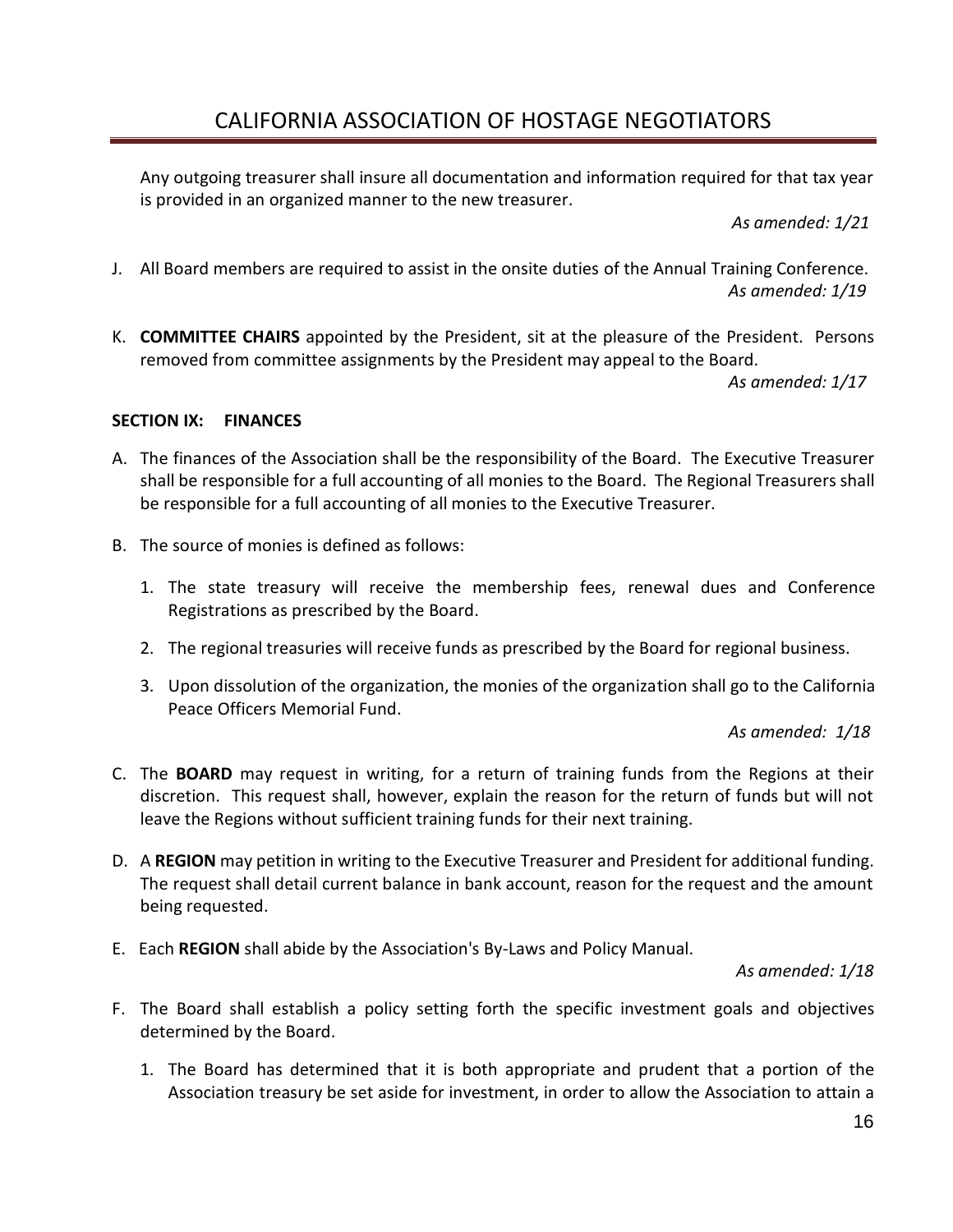fiscal position which would best protect the Association from potential liability which might arise from unforeseen acts, natural or man-caused.

- 2. The Board may also, at its discretion, engage an investment advisor to implement the policy, under the supervision of and pursuant to periodic consultation with the Board.
- 3. Such monies set aside shall be invested in a combination of generally accepted investment vehicles, in proportions determined by the Board, in consultation with its financial advisor, subsequent to discussion and review at each regular board meeting.

*As amended: 1/17*

- G. The Board shall review and approve a budget for the Annual Training Conference (ATC).
	- 1. The Conference Chair (or designee) in conjunction with the Executive Treasurer shall prepare and submit a budget for the review and approval of the Board at the January Board meeting. This budget will provide the projected expenses for executing the ATC.
		- a. The budget shall provide as much detail as is available to support budget line items and include supporting information as needed.
		- b. The Board will have the opportunity to provide input and direction as part of this process. Agreed upon changes, if any, will be incorporated into the final budget for the ATC.
		- c. The budget may be approved in its entirety or, any specific budget item may be pulled for separate discussion. These items may be voted on as individual budget items with the balance of budget being voted on, as a whole.
		- d. If there are unanticipated or unexpected expenses for any line item that will exceed the approved budget, the Conference Chair has the ability to move funds from any line item over funded to the line item with the unexpected/unanticipated expenses. The amount that can be moved is capped at five thousand (\$5,000.00) with notice to the President, Vice President and Executive Treasurer. Over that amount will require a Board vote.
		- e. If an unexpected expense arises that was not included in the approved budget, the Conference Chair must provide to the Board, an explanation of the expense and a proposed plan for resolution to be approved by the Board.

*As amended: 1/18*

#### **SECTION X: AMENDMENTS TO THE CONSTITUTION / BY-LAWS**

A. BOARD: The Board may amend these by-laws by a two-thirds vote of said Board. The Board shall conduct a full review no less than annually to ensure all By-Laws are current. The amended By-Laws will not be final until ratified as directed in B and C below.

*As amended: 1/17*

B. The members shall have the right to rescind actions of the Board. Such actions shall require a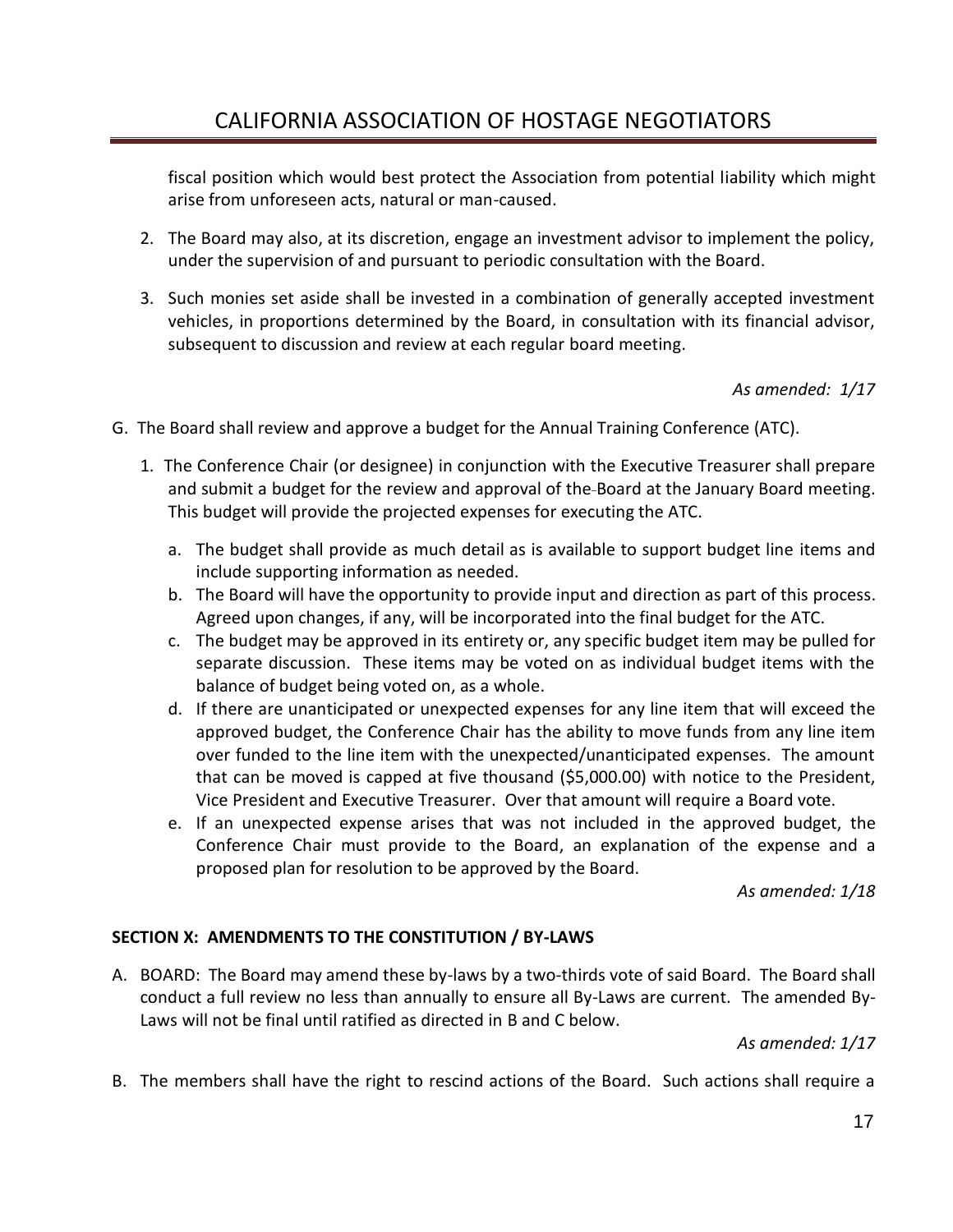two-thirds vote of the voting members. The members shall also have the right to recommend to the Board, amendments to the by-laws.

- C. Changes in the By-Laws, Policies or Procedures of CAHN, discussed and voted on by the Board shall be electronically noticed to the membership. The membership will then have 60 days from the date of posting (which will be the closing date) to rescind the changes utilizing the 2/3's vote. (i.e., 2/3's of the current membership must submit to the Executive Secretary by electronic notice of the section(s) they wish to rescind)
- D. The Executive Secretary will notice the membership of the rescission or in the absence of such, the ratification of the By-Laws changes as voted on by the Board within 30 days of the closing date.

*As amended: 6/21*

#### **SECTION XI: RATIFICATION OF THE CONSTITUTION / BY-LAWS**

These by-laws will become effective upon ratification by the membership as provided herein. The date of ratification will be noticed to the membership as provided herein. The date of ratification will be noted upon the master copy by the Executive Secretary.

The California Association of Hostage Negotiators (C.A.H.N.) Constitution/By Laws has been adopted by the Executive Board at the Training Conference at Lake Arrowhead, June 1, 1990 and amended, as follows:

- at the Executive Board meeting in Burlingame, California, 9/23/1995.
- at the Executive Board meeting in Oxnard, California, 5/28/1997.
- pursuant to discussion by the Executive Board on 9/11/1998, 9/12/1998, and 1/23/1999 and by a 2/3 vote thereof effective 4/1/1999.
- at the Executive Board meeting in Sacramento, California, 9/28/02, and by subsequent unanimous vote thereof effective 10/31/2002.
- at the Executive Board meeting in Long Beach, California, 5/25/03.
- at a special By-Laws Revision Meeting of the Executive Board in San Leandro, California, 4/9/05.
- at the Executive Board meeting in Simi Valley, California, January 21, 2006.
- at the Executive Board meeting in Monterey, California, May 31, 2006.
- at the Executive Board meeting in San Diego, California, September 22, 2006.
- At the Executive Board meeting in San Diego, California, June 2009
- At the Executive Board meeting in Berkeley, California, January 23, 2012
- At the Executive Board meeting in Berkeley, California, January 14, 2013
- At the Executive Board meeting in Roseville, California, January 13, 2014
- At the Executive Board meeting in Anaheim, California, June 15, 2015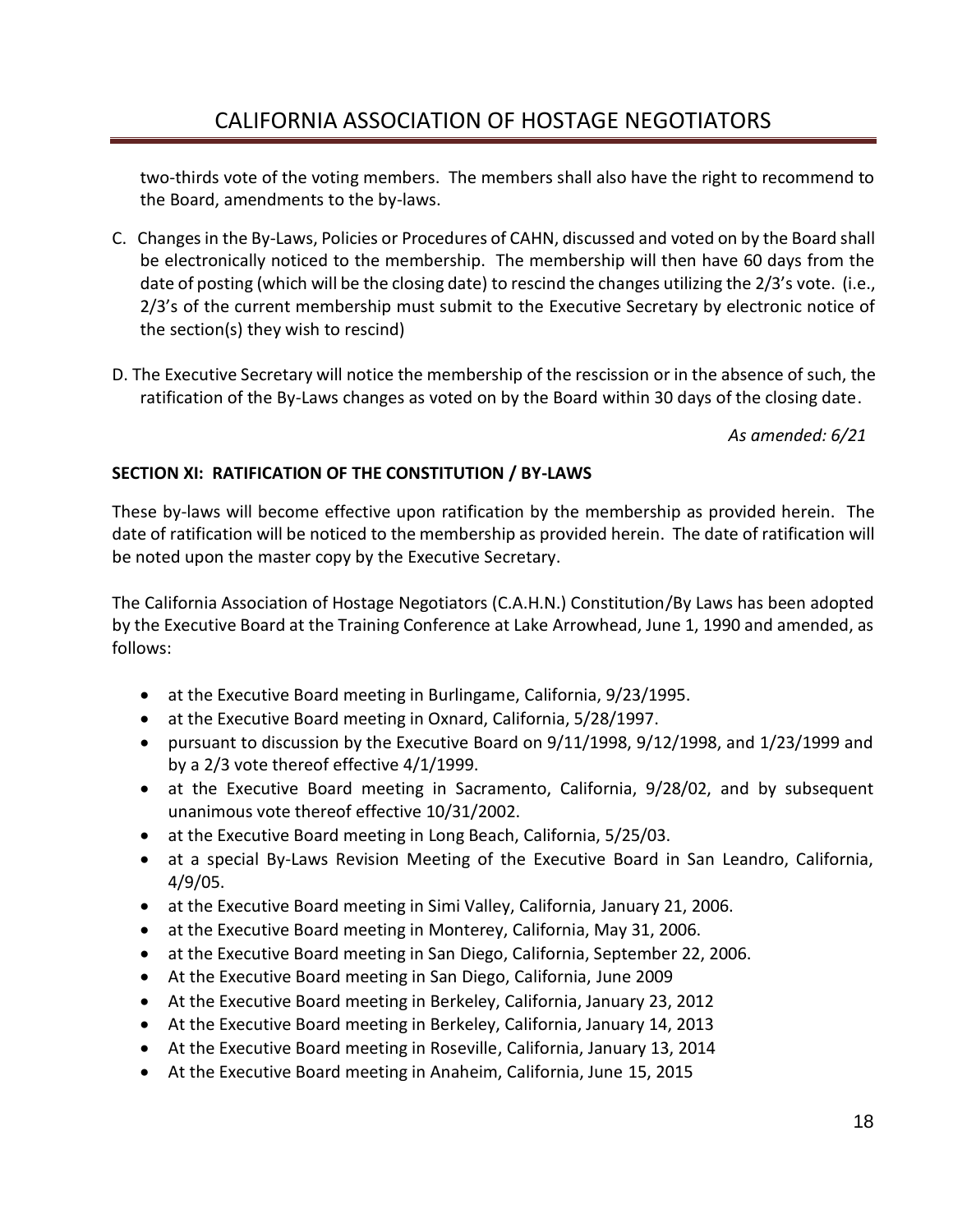These by-laws will govern the organization until ratification by the membership at the next Annual Training Conference (May 1996, Monterey, California).

*Jim Greer, Secretary*

Having been so ratified, these by-laws are hereby amended, as indicated in the preceding Sections, by a two-thirds vote of the Executive Board, as of April 1, 1999.

> *William F. Kidd, Northern Region Secretary*

Amended: Section VI, Organization, adding Paragraph E, a provision for the employment by the Executive Board of an Administrative Coordinator, by a vote of the Executive Board, (10 Yes, 0 No) as of October 2002.

> *William F. Kidd, Past President*

Amended: Section VI, "Organization", adding Paragraph E, a provision for the employment by the Executive Board of an Administrative Coordinator, by a vote of the Executive Board, (10 Yes, 0 No) as of October 2002.

> *William F. Kidd, Past President*

Amended: Section IV, "Membership", Paragraph A, sub-section 3, a provision to add a second category of Life membership, the "President's Award;"

Section VI, "Organization, Paragraph C, and adding sub-sections 1 & 2, regarding the filling of vacant offices.

Section IX, "Duties of Regional Officers", Paragraph A, assigning authority to the Regional Director to fill vacancies in his/her Regional board; all approved by a two-thirds vote of the Executive Board, at the Executive Board meeting of 5/25/03.

> *William F. Kidd, Past President*

Amended: Section VII, A., 2, clarifying the election procedures for  $2^{nd}$  Vice President; Section VII, D. revised to simplify elections in which single, unopposed candidates run for office; Section X, "Finances", adding Section C, allowing for the establishment and implementation of a formal investment policy; all approved by a two-thirds vote of the Executive Board, at a special By-Laws revision meeting of the Executive Board meeting in San Leandro on 4/9/05.

> *William F. Kidd, Administrative Coordinator*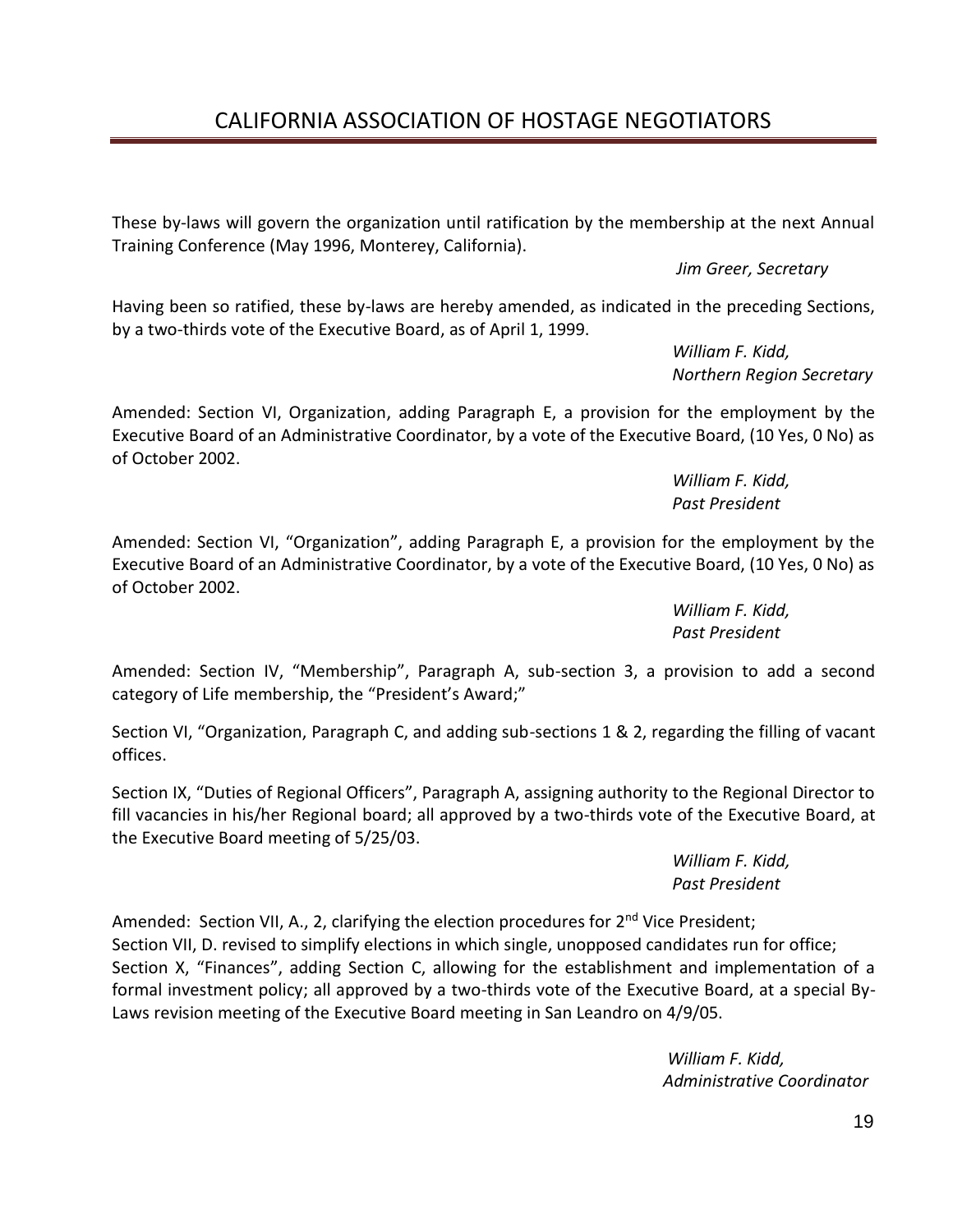Amended: SECTION IV A. Revised to change the membership to be yearly from July 1st to June 30<sup>th</sup>.

Amended: Section IV, A. 3, establishing that future recipients of the President's Award of Honorary Life membership must have served at least two full terms.

Section VI, B through E, amended, and adding Sections F through H., eliminating the office of Second Vice President, establishing a single Vice President, establishing all Executive Board offices as of two years in length, and staggering the elections of those offices by odd and even-numbered years. To facilitate the changeover, paragraph H was added with the understanding that it will sunset in 2008 after full transition to the new scheme of offices;

Section VII, A. 1, revised to further accommodate the above changes, and paragraphs 2 and 3 were deleted;

Section VIII, B. and C. revised to reflect change to only a single Vice President and the change of the Second Vice President position to the new position of Conference Chair. Paragraph H was deleted as was the office of Past President;

Section IX, B. through D. amended to reflect the elimination of the office of Regional Vice Director; all approved by a two-thirds vote of the Executive Board, at Executive Board meetings on May 31 in Monterey and on September 22, 2006 in San Diego.

> *William F. Kidd, Administrative Coordinator*

SECTION V: B. The results *(or an update)* of the investigation shall be made available to the Executive Board as expeditiously as possible, but no later than sixty (60) calendar days from the date of appointment *of investigating appointees.*

SECTION VI: B. 2. All officers shall serve terms of two years, with certain terms staggered, as set forth elsewhere in these Bylaws, so as to promote continuity of experience on all three Boards, Executive and *North/South* Regional.

SECTION VI: D. Entire Paragraph added: For the state offices of President, Vice President, and Conference Chair, the prospective candidate must have prior Regional or State Board experience. If the prospective candidate has prior experience on a police related board, similar to that of CAHN, this requirement may be waived, at the discretion of the Executive Board. For the regional office of Northern and Southern Region Director, the prospective candidate must have prior Regional board experience. If the prospective candidate has prior experience on a police related board, similar to that of CAHN, this requirement may be waived, at the discretion of the Executive Board.

SECTION VI: Section D became E, Section E became F, Section F became G.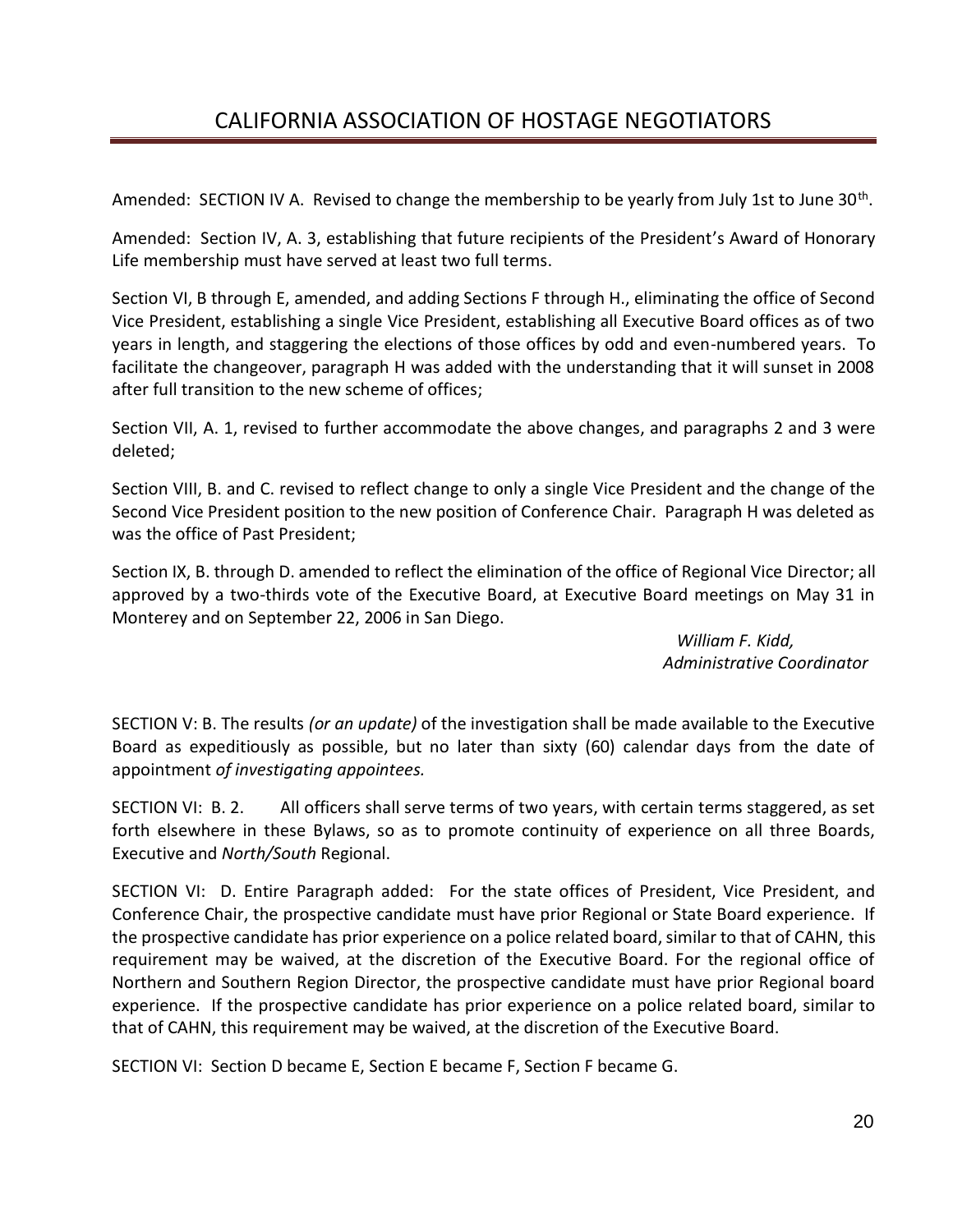SECTION VI: Section G subsection d. added: functioning of the Association central mail repository, handling and distribution of written communications and membership applications, *immediately upon receipt;*

SECTION VI: Section G became H and previous Section H was deleted in its entirety.

SECTION VII: Section A. 1. The Regional officers and Regional Representatives to the Executive Board, and nominees to statewide office, consistent with Section VI., G., above, are to be elected by their respective Regions, *via the CAHN website, during the last two weeks in March (beginning on the appropriate Monday).*

SECTION VII: Section B. Revised to: At the last Regional Training Meeting prior to the Annual Training Conference, candidates for regional office, will be given an opportunity to outline his/her qualifications and desires to hold office. In case a candidate cannot attend this meeting, a representative of his/her choice may speak on that candidate's behalf. Additionally, a candidate's biography and a statement of purpose regarding the desired office will be posted on the CAHN website for two weeks prior to the beginning of the election period. The biographies and statement of purpose will be posted during the first two weeks of March. Candidates for State Board offices will post a candidate's biography and a statement of purpose regarding the desired office on the CAHN website for the six weeks preceding the election period, as outlined with Section VII., A. 1.

SECTION VII: Section C. 2. Revised to: C. *At the State or Regional elections:*

- 3. In offices which are contested, that is, where there are two or more candidates nominated, a vote, via the CAHN website will be conducted.
- 4. a. Each dues paying CAHN agency (and one member from each CDCR Negotiating dues paying team), will be allowed to submit one vote per regional and state office, which is up for election. The agency will submit who their voting designee is and that voter will log onto to CAHN website to submit the agencies/team's vote. The CAHN membership status will be confirmed through the Executive Secretary.

SECTION VII: Section C. 2.b. (continued) Revised to: b. Voting in elections is based on a simplemajority system. Members of CAHN shall be grouped according to agency, and each agency is responsible for designating a representative to cast a ballot representing all the dues paying CAHN members of said agency or CDCR Negotiating Team. Any agency that fails to identify and designate a representative shall forfeit their vote. CAHN will outline electronic voting procedures and may allow for alternative voting methods on a case-by-case basis. IT IS THE RESPONSIBILITY OF EACH AGENCY TO SELECT A METHOD FOR DETERMINING THEIR COLLECTIVE VOTE AND IDENTIFYING THEIR VOTING REPRESENTATIVE TO CAHN.

The results of the Executive and Regional elections will be announced at the Annual Training Conference. All Executive and Regional officers elected will assume their offices at the conclusion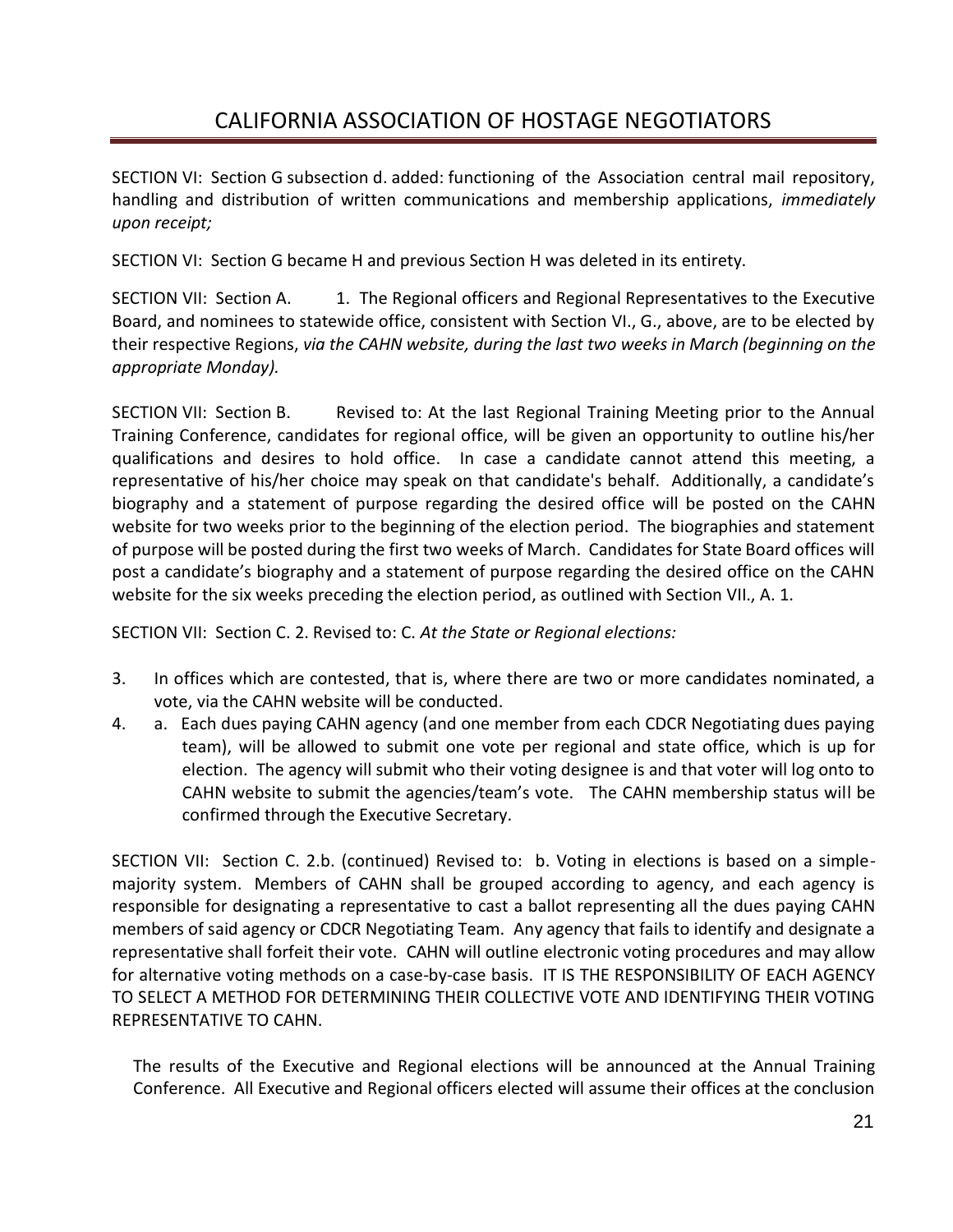of the Annual Training Conference.

SECTION VII: Section D. and E. Deleted*.*

SECTION VIII: Section A. *In the absence of an Administrative Coordinator, the President or his/her designee will handle the functioning of the Association central mail repository, handling, and distribution of written communications and membership applications.*

- SECTION VIII: Section B. *2. Voting issues and concerns with agency representatives.*
- SECTION VIII: Section B. *3. Conference "How to Guides" – assembly, distribution, and updates.*
- SECTION VIII: Section B. *4. Co-responsibilities of the annual training conference.*
- SECTION VIII: Section D. *Additionally, the Executive Secretary will maintain the Association website.*
- SECTION VIII: Section E: 1. *overseeing a bi-annual audit of the Association finances;*

SECTION VIII: Section E: 2. *the securing of appropriate liability insurance for all Association Officers and training functions;*

SECTION VIII: Section E: 3. *inventory of all Association equipment (past and present).*

 *Robyn Berlin Executive Vice President June 2009*

SECTION IV,

- A.2, Associate Member, revised to include requirement of person must be sponsored by a current CAHN member;
- A. 3 Honorary Members revised President's Award replacing "rotation of positions" to award to "persons who have completed at least two full terms as the Association President";

SECTION VII, Elections, complete revision of process;

SECTION VIII, B, Vice President, revision of succession to President;

 *Patricia Larrigan, Executive Secretary January 2012*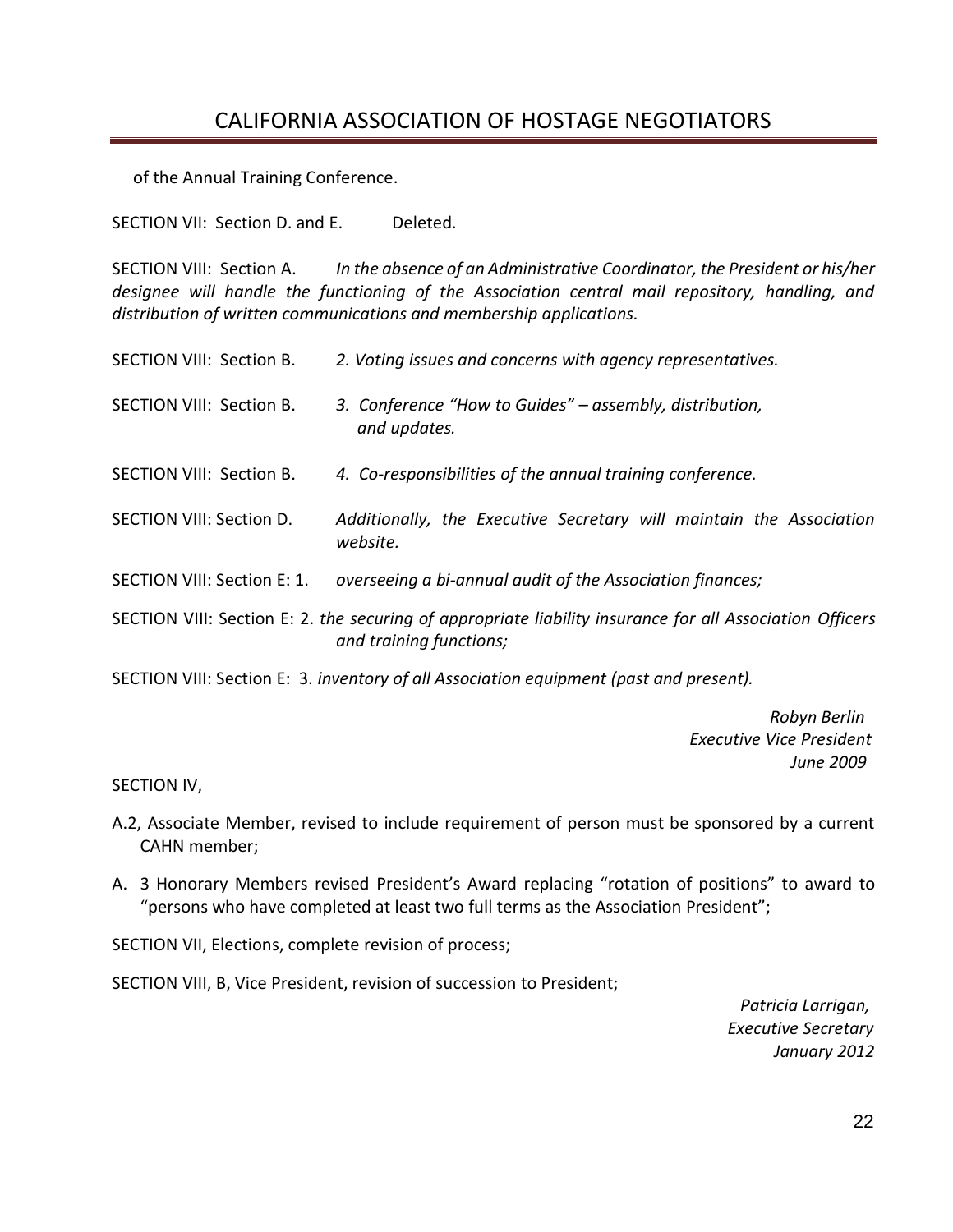Section VIII, C, Conference Chair, revision of responsibilities;

Section VIII, E, Executive Treasurer, revision of duties;

Section IX, C, Regional Treasurer, revision of duties;

 *Patricia Larrigan, Executive Secretary January 2013*

Section VII, B 1, State and Regional Nominations, revision of how nominations are taken Section VII, C 1A, Voting, clarification of retired members for voting and delegate purposes Section VII, C 3, Voting, revision on how election results announced and start of term

> *Patricia Larrigan Executive Secretary January 2014*

Amendments and changes as voted on by the Executive Board at the June 15, 2015 Board Meeting held in Anaheim, California. These by-laws will become effective upon ratification by the membership as provided herein. The date of ratification will be noted to the membership as provided herein. The date of ratification will be noted upon the master copy by the secretary.

Section IV, B, Membership Termination, clarified Subsection #3 with regard to termination.

Section IV, B, Membership Termination, Section 6, clarified causes specific to involuntary termination and removed the "plus one" throughout the section.

Section VI, C, removed Section C, Term Limits in its entirety.

Section VI, F, clarified Section F 1, for the performance of duties and functions between Executive Board Meetings and, Section F 1(a) clarified if the 2/3's vote is approved, (b) will then be enacted.

Section VII, Elections, corrected reference to Section G to actual Sections D & H throughout this section.

Section VII, A, revised to include options for candidates

Section VII, B-1, revised language to include "or Board Designee"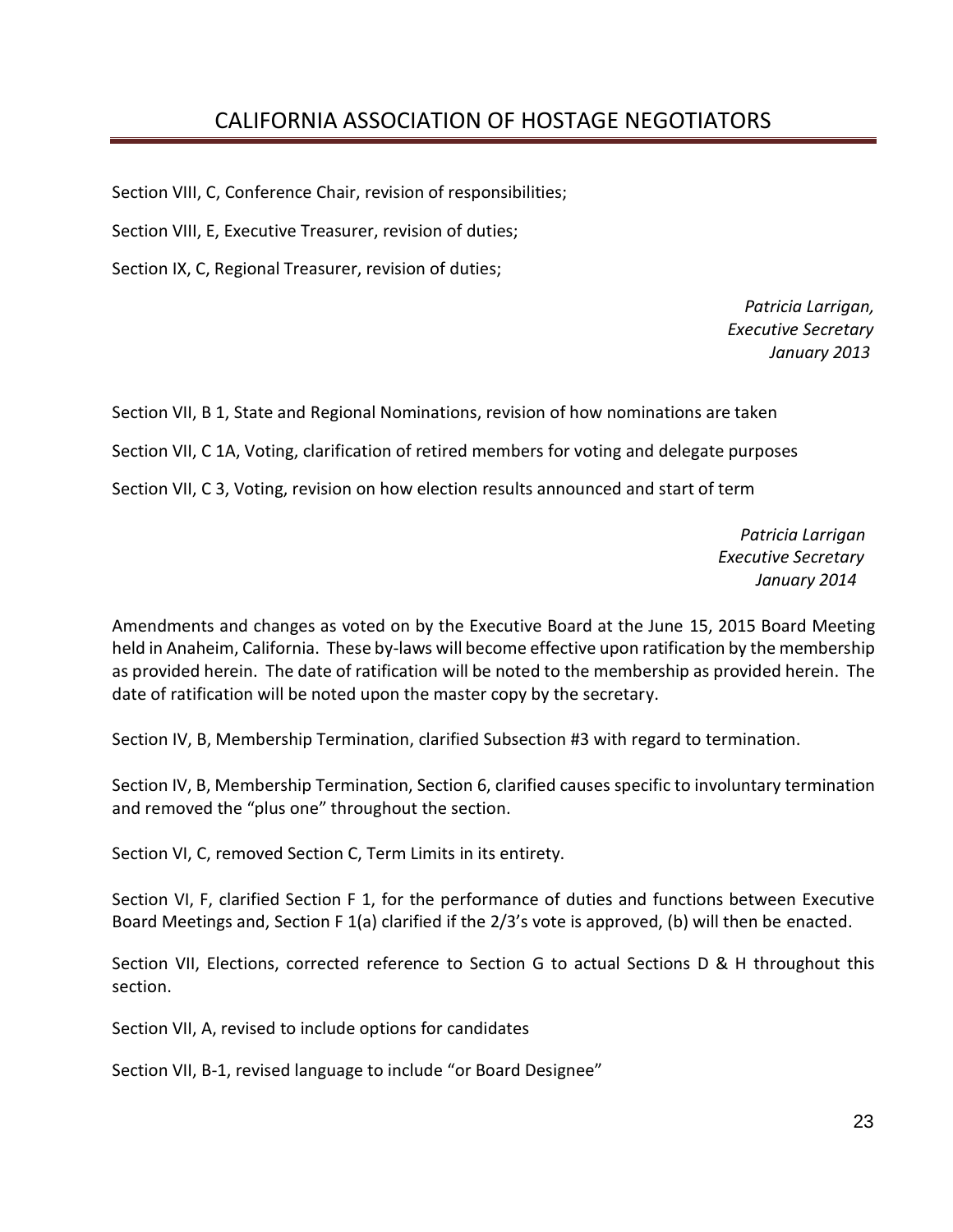Section VII, B-3, deleted language: "If incumbent is opposed…"

Section VII, C-1, deleted sub section (a) and corrected lettering accordingly

Section VII, C-1-b and C-1-c, revised language to delete all reference to "agency representative" and added "Board Designee" as necessary.

Section VII, C-2, deleted all reference to "delegate(s)".

Section VIII, B-2, revised to eliminate "agency representative" with "members".

Section VIII, B-3, eliminated current B-3, re-titled B-4 to B-3 and added new B-4 regarding Official Manuals.

Section VIII, C, revised to include language relative to when the Conference Chair will submit a proposed budget.

Section VIII, E-1, amended to delete reference to audit(s) and provide for review of annual tax returns by members at the Annual Training Conference.

Section IX, B amended language regarding Regional membership rosters.

Section X, B-2, amended to include Regional Business

Section X, C-5e and C-5f amended to reflect changes regarding monies expended within the complete approved budget and unexpected expenses.

Section XI, amended to add Sub Section C regarding changes being made to the By Laws, Policies and or Procedures.

> Patricia Larrigan Executive Secretary June 2015

Having been so ratified, by the membership as provided herein, these by-laws are hereby amended, as indicated in the preceding Sections, as of September 6, 2015.

> Patricia Larrigan Executive **Secretary**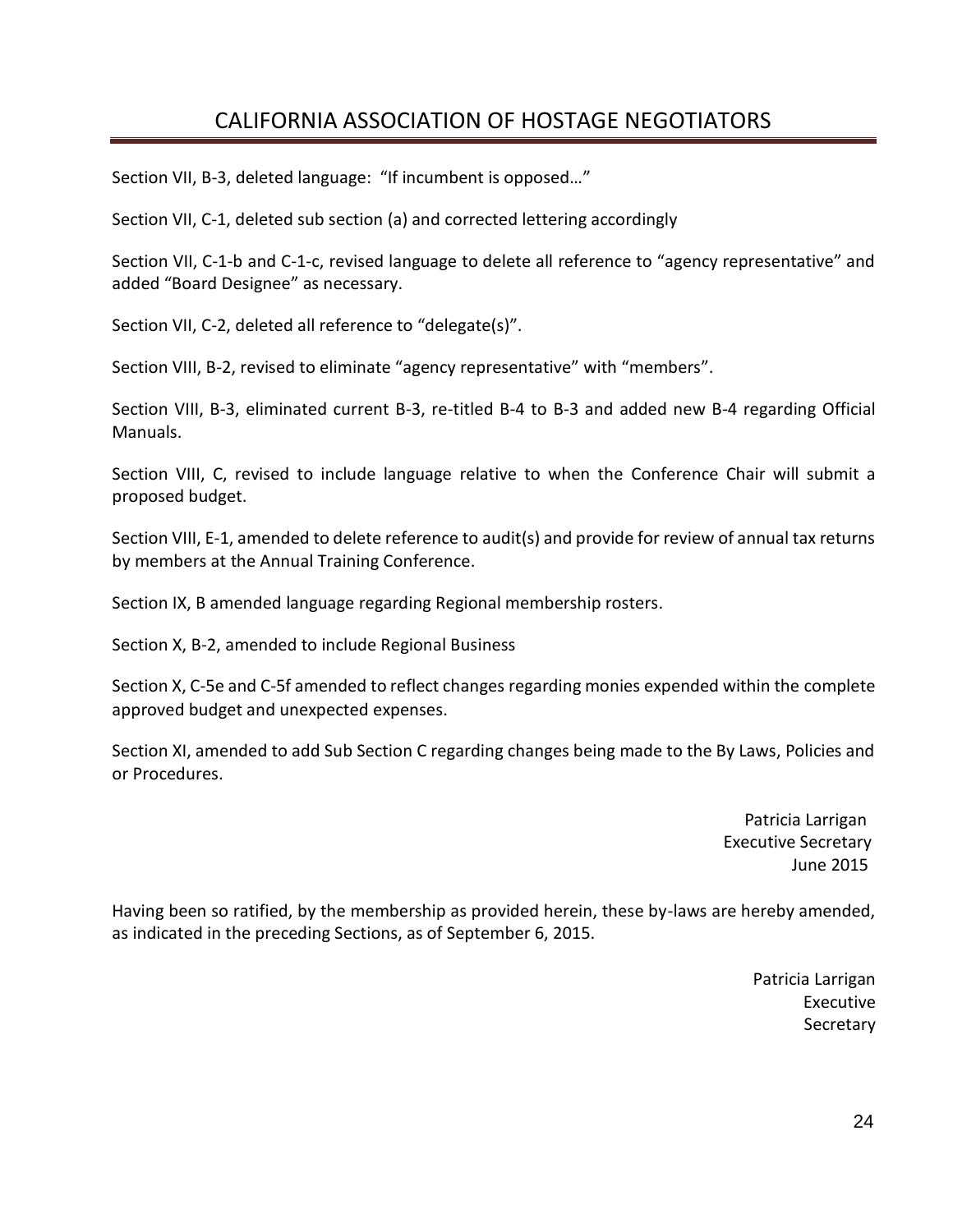Section V, B, added language: "from the Executive Board".

Section VI, G 1(a) and (b), added language: "Executive Board".

Section VII, A, revised language: "prior to the conclusion of".

Section VII, C (b), added language: "Members may only vote for a candidate of a regional position in their own region".

Section VIII, A, added language: "The President will assist with voting issues when the Vice President is a candidate in a contested election".

Section VIII, B2, added language: "unless a candidate in a contested election".

Section VIII, D, clarified Executive Secretary duties with regard to elections when the Executive Secretary is a candidate in a contested election. If so, the association election duties will be facilitated by the Executive Treasurer.

Section VIII, E, clarified Executive Treasurer duties with regard to elections when the Executive Secretary is a candidate in a contested election.

Section IX, B, removed the word "Executive".

Section IX, C, corrected second sentence by adding "a" (written report).

Having been so ratified, by the membership as provided herein, these by-laws are hereby amended, as indicated in the preceding Sections, as of March 22, 2016.

> Patricia Larrigan Executive Secretary

Section IV, A3, added: "and given upon vacating the office of President".

Section VI, D8, changed "odd" numbered years to "even numbers years, commencing with the 2019 elections.

Section VI, added "E" to paragraph beginning: "For the state offices …." and changed subsequent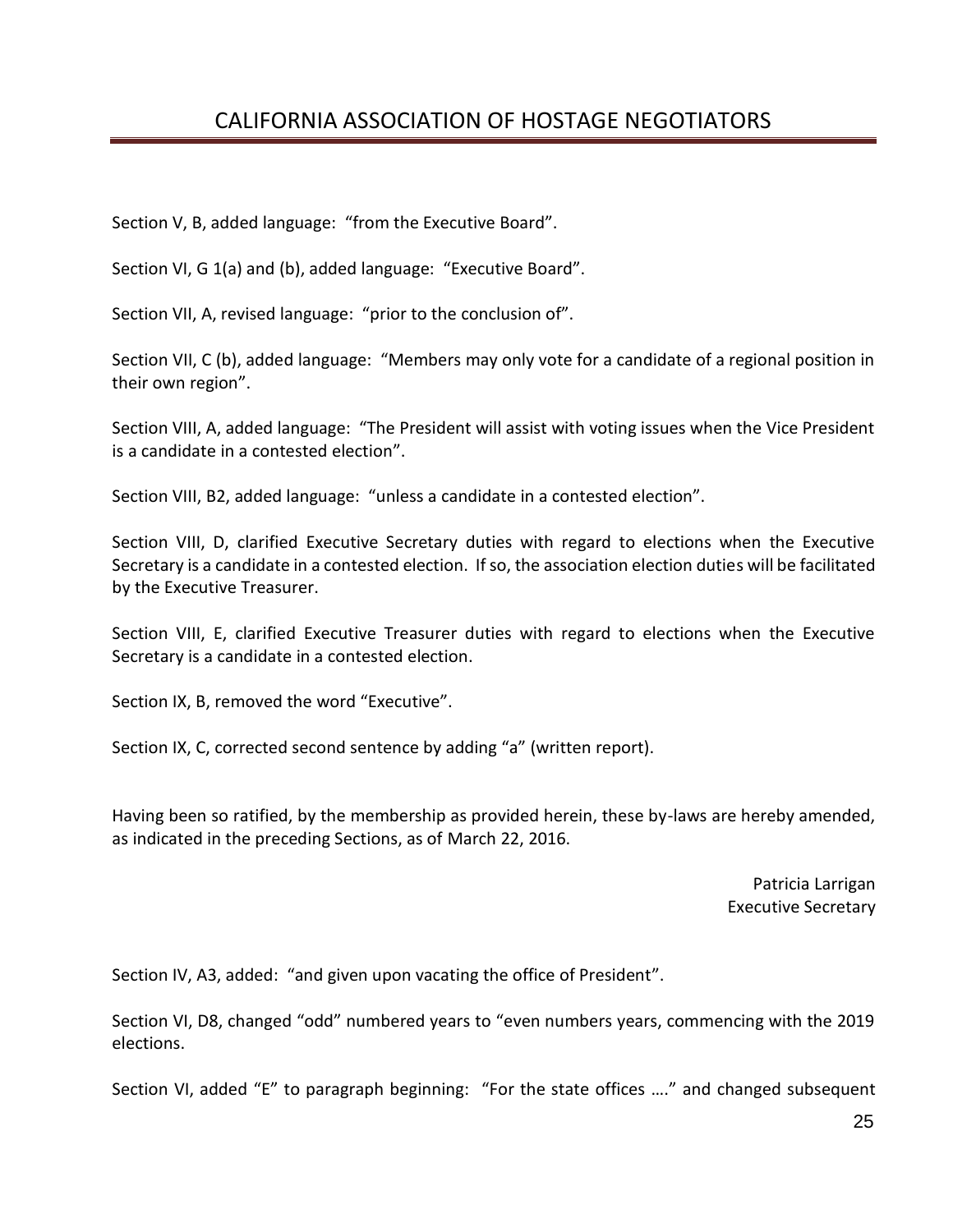letters accordingly. (now goes E-J)

Section VII, B1, deleted "Board designee" and added Executive Treasurer if the Executive Secretary is running opposed.

Section VIII, A, deleted paragraph beginning "In the absence of an …."

Section VIII, B, deleted subsection 4.

Section VIII, D, deleted sentence beginning: "With the exception of dues…."

Section VIII, D, added language to the duties of Executive Secretary to include By-Laws and Policy Manual updates, assembly, and distribution.

Section VIII, E, added language to the duties of the Executive Treasurer regarding transfer of funds to the Regions and established responsibility for obtaining and maintaining a Post Office Box and receiving mail for the Association.

Section VIII, added subsection H

Section IX, E, changed to read "…in writing to the Executive Treasurer and President …"

Section X, B2, deleted "a portion of the membership dues"

Section X B3, changed "If" to "Upon"

Section X, C3, deleted "but not less than three times per year"

Section XI, A, added: "The amended By-Laws will not be final until…."

Having been so ratified, by the membership as provided herein, these by-laws are hereby amended, as indicated in the preceding Sections, as of April 27, 2017.

> Patricia Larrigan Executive Secretary

Section IV, A3, added "by the Executive Board"…

Section IV, A4, added #4 regarding Life members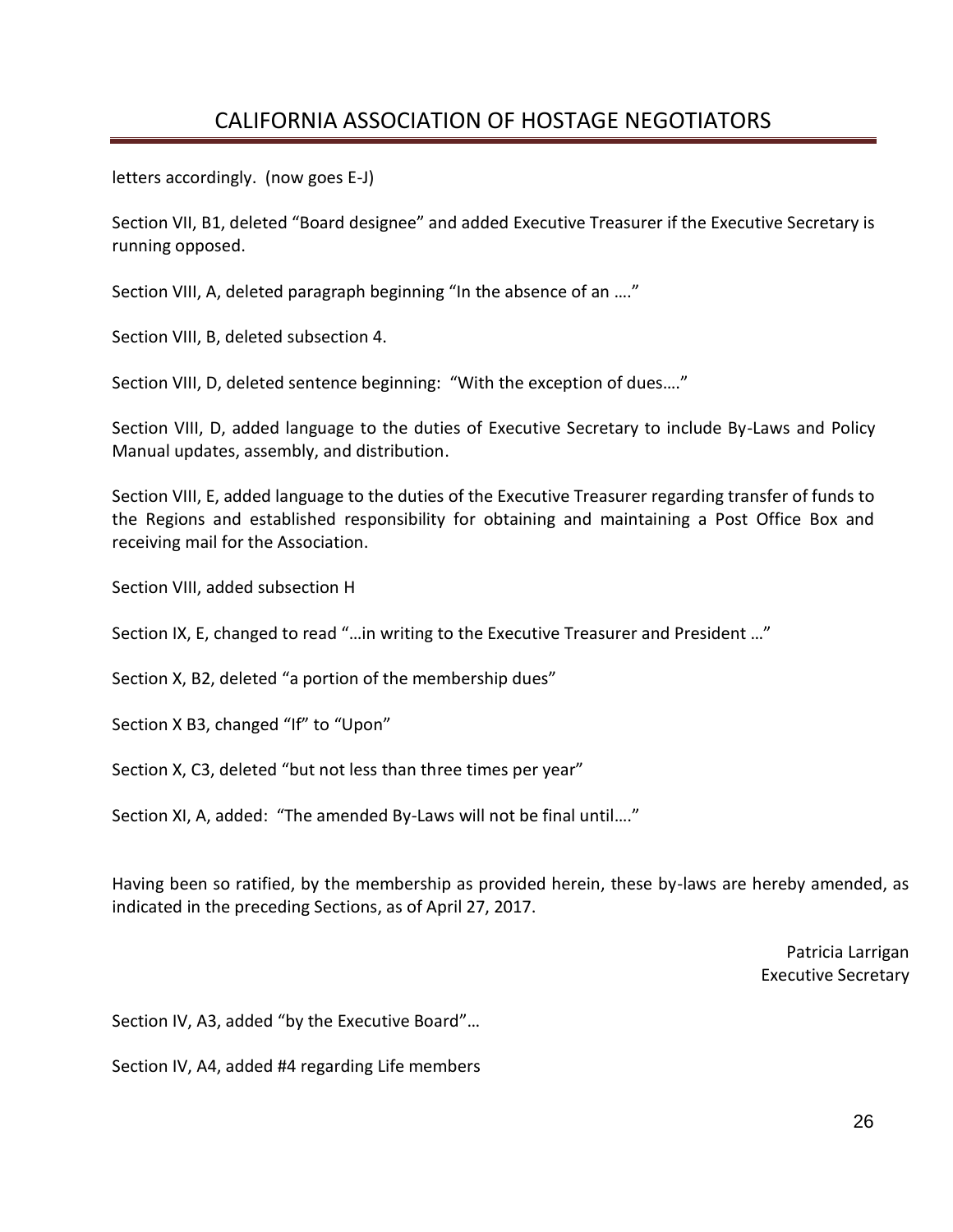Section IV, B1, added notification to the Executive Secretary…

- Section IV, B5, added "having been conducted by 3 selected members of the Regional Board…
- Section V, added initial description of the section
- Section V, A, added: "and failure to uphold the duties of the office they hold."
- Section V, B, added and removed language to provide better clarification.
- Section V, C, deleted language unnecessary
- Section V, D, deleted in its entirety and replaced with language from E
- Section V, E, removed unnecessary verbiage and added "Executive Board"…
- Section V, F deleted in its entirety and replaced with G with some verbiage changed
- Section VI, D5, changed from "even" year to "odd" year commencing with elections in 2019
- Section VI, G, revised entire section.
- Section IV, H1(b), added: "Majority votes will prevail".
- Section VII, corrected referenced section letters. Added: "Board".
- Section VII, B3, added: "Board"
- Section VII, C, changed #3 to #4 and added language to clarify election period conclusion as #3.
- Section VIII, reorganized the individual sections for continuity.
- Section VIII, A, added language to the duties of the President and when the President can votes on CAHN business.
- Section VIII, C, removed and added language to clarify Conference Chairs duties/responsibilities.
- Section VIII, D, revised the entire section to reflect the duties of the Executive Secretary more accurately.

Section VIII, E, added language to more accurately reflect the duties/responsibilities of the Executive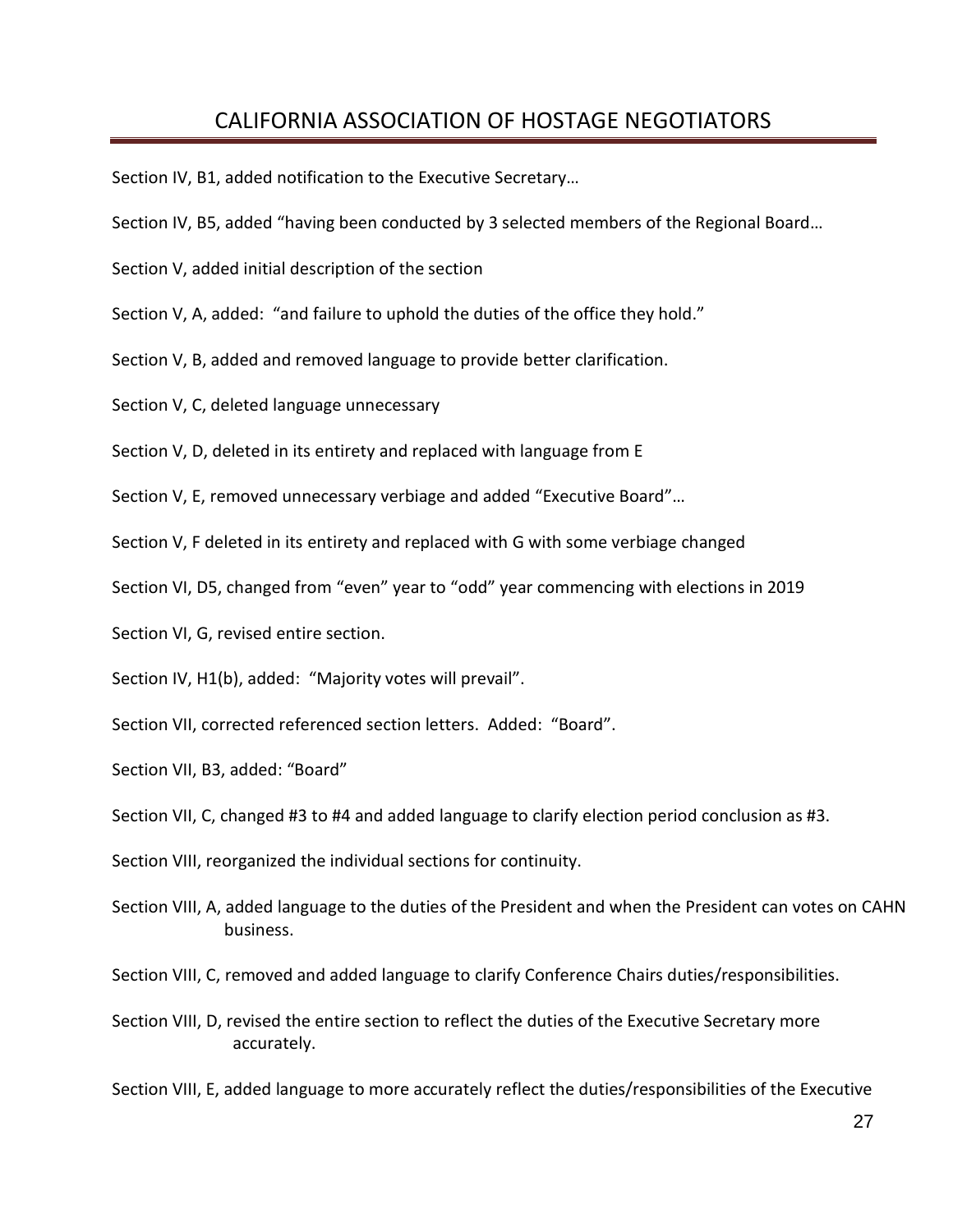Treasurer.

Section VIII, F, added and removed language to more accurately define the role of Regional Director.

Section VIII, H, added "regional" for clarification.

Section IX, Duties of Regional Officers was incorporated into Section VIII

Section X, "Finances" renumbered to Section IX. All references below to Section IX refers to Finances.

Section IX, B1 removed "and" and added "Conference Registrations"

Section IX, E, added "and Policy Manual".

Section XI renumbered to Section X and Section XII renumbered to Section XI.

Having been so ratified, by the membership as provided herein, these by-laws are hereby amended as indicated in the preceding Sections as of March 29, 2018.

> Patricia Larrigan Executive Secretary

Section VI, D changed the number of Executive Board members to fifteen (15). Added Regional Secretaries and Regional Treasurers as Executive Board Members with their election years.

Section VI, H, changed quorum from eight (8) to ten (10).

Section VI, J, deleted entire section.

Section VII, B, added language for the President to receive nominations if both Executive Secretary and Executive Treasurer are running opposed.

Section VII, C, added language the President shall facilitate the elections if both Executive Secretary and Executive Treasurer are running opposed.

Section VIII, A, added language the President shall facilitate the elections if both Executive Secretary and Executive Treasurer are running opposed.

Section VIII, G, added language that Regional Representatives are responsible for obtaining presenters for their respective regions in coordination with their Regional Directors and they will assist in any onsite duties during the training day and preparations prior to.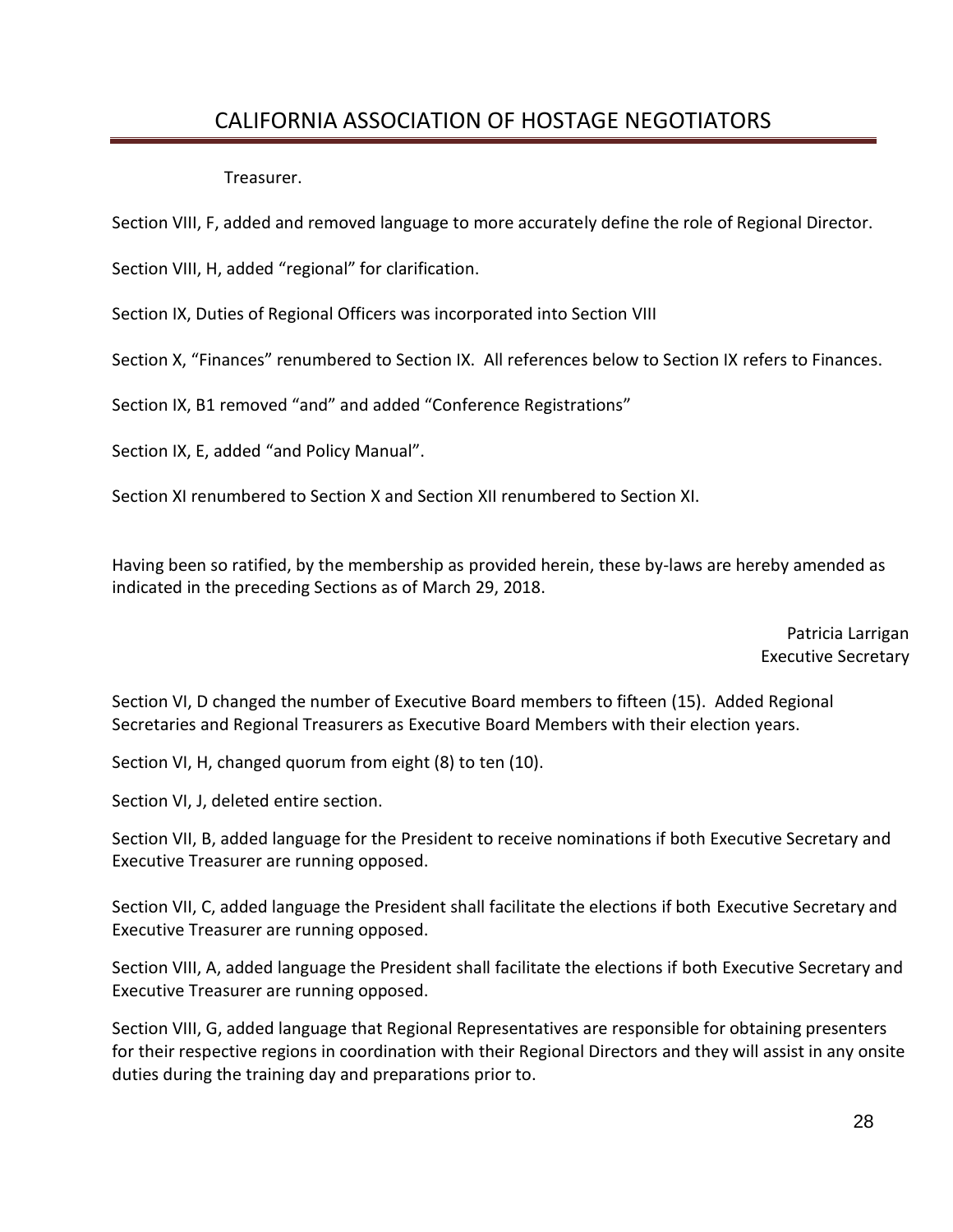Section VIII, J, K and L, reconfigured lettering, eliminating K entirely, Committee Chairs is now K and added language for J directing all board members are required to assist in the onsite duties of the Annual Training Conference.

Having been so ratified, by the membership as provided herein, these by-laws are hereby amended as indicated in the preceding Sections as of March 25, 2019.

> Patricia Larrigan Executive Secretary

Removed the word "Executive" as it related to "Executive Board". This is due to all Board members being voting members of the CAHN Board.

- Section V: Added language delineating the Elected Officers of the Association into the Executive Positions and Regional Positions.
- Section V, A1: deleted and replaced to reflect the change in the Board makeup.
- Section V, B: Added language for Vice President to handle notifications in the event the President if the subject of the investigation.
- Section V, C: Changed language from "Executive Board" to President/Vice President for notifications.
- Section VI, B2: Deleted "on all three Boards, Executive and North/South Regional".
- Section VI, E: Deleted "state", "Regional" and "Executive" wording.
- Section VI, H: Deleted "or their designees".
- Section VII: Deleted "the Executive and Regional Boards"
- Section VII, A: Deleted "both regional and state".
- Section VII, B: Deleted "state or regional"
- Section VIII, C: Change to read "specifics are to be finalized no later than the of June Conference Committee meeting.
- Section VIII, D: Changed language from "at the June Board meeting" to "no later than the end of June".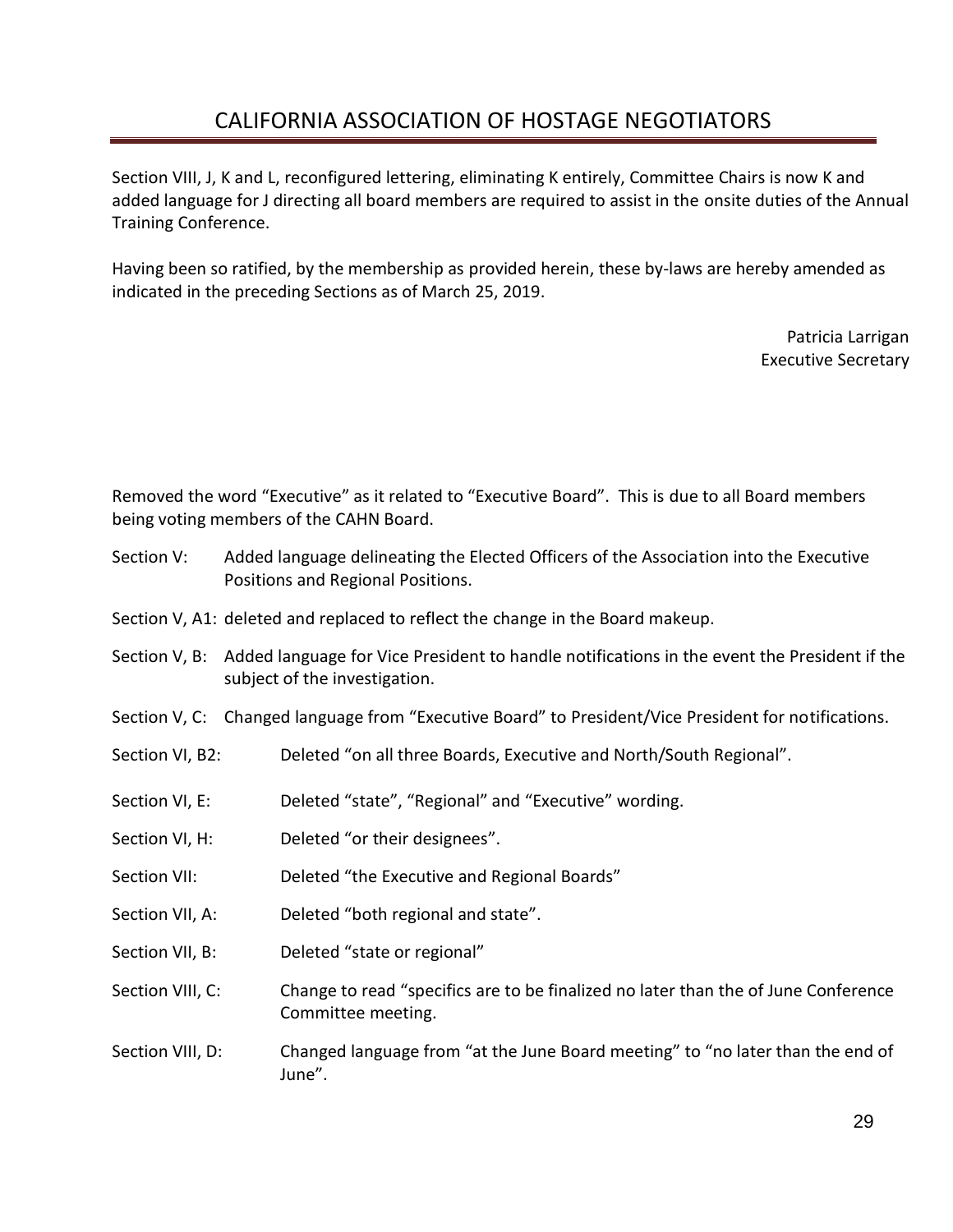Section VIII, F: Changed language with regards to the decisions of the regions.

Section VIII, G: Deleted language regarding Regional Representatives acting as liaisons as all regional positions are members of the CAHN Board. Deleted statement regarding "all state representatives will involve, etc."

> Patricia Larrigan Executive Secretary

Having been so ratified, by the membership as provided herein, these by-laws are hereby amended, as indicated in the preceding Sections, April 2020.

> Patricia Larrigan Executive Secretary

Section II and throughout the entire document, the word "crisis" was added so it now reads: Crisis/Hostage Negotiations.

Section IV, A, Membership Clarified how membership dues can be received.

Section IV, A, 2, Associate Membership Eliminated the requirement for a memorandum of sponsorship by a current CAHN member.

- Section VI, H Added language for how meetings will be conducted if there are government restrictions restricting in person gatherings.
- Section VI, I, 2 Updated to eliminate the Administrative Coordinator from the receiving/distributing membership applications as they are no longer printed/received.
- Section VI, I, 3 Added language to allow for expense reimbursement to the Administrative Coordinator via submission of the CAHN Expenses Reimbursement Form.
- Section VII, Elections Removed reference to elections being conducted "via the CAHN website" throughout Section VII.